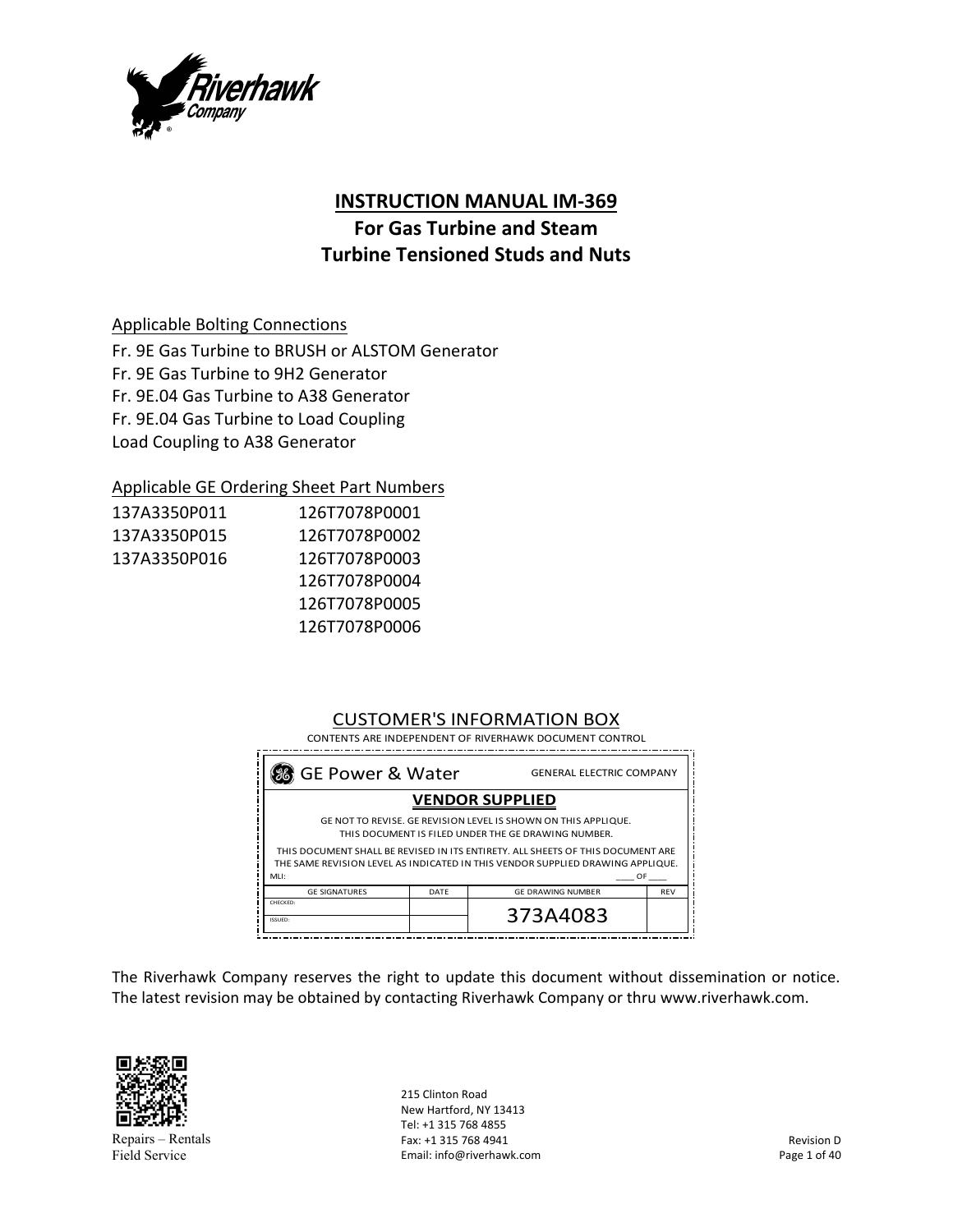# **Table of Contents**

| Section     | Description                                      | Page Number |
|-------------|--------------------------------------------------|-------------|
| 1.0         | <b>Cautions and Safety Warnings</b>              | 3           |
| 2.0         | Scope and GE Part Number Cross Reference         | 5           |
| 3.0         | <b>Quick Checklist</b>                           | 6           |
| 4.0         | <b>General Preparations</b>                      | 10          |
| 5.0         | <b>Hardware Set Preparations</b>                 | 12          |
| 6.0         | <b>Stud and Nut Assembly</b>                     | 14          |
| 7.0         | <b>Hydraulic Tensioner Equipment Assembly</b>    | 17          |
| 8.0         | Assembly of Tensioner on Stud                    | 18          |
| 9.0         | <b>Stud Tensioning</b>                           | 22          |
| 10.0        | Thread Locking and Windage Plug Installation     | 24          |
| 11.0        | <b>Stud and Nut Removal</b>                      | 29          |
| 12.0        | <b>Storage Instructions</b>                      | 30          |
| 13.0        | <b>Frequently Asked Questions</b>                | 31          |
| 14.0        | <b>Revision History</b>                          | 33          |
| Appendix A1 | <b>EC Declaration of Conformity</b>              | 34          |
| Appendix A2 | <b>UKCA Declaration of Conformity</b>            | 35          |
| Appendix B1 | <b>Hydraulic Fittings</b>                        | 36          |
| Appendix B2 | Puller Screw Release Tape                        | 37          |
| Appendix B3 | Hydraulic Tensioner's Burst Disc Replacement     | 38          |
| Appendix C1 | 16-Bolt Tensioning Pattern (GT-LC) Record Sheet  | 39          |
| Appendix C2 | 16-Bolt Tensioning Pattern (LC-GEN) Record Sheet | 40          |



215 Clinton Road New Hartford, NY 13413 Tel: +1 315 768 4855 Fax: +1 315 768 4941 Email: info@riverhawk.com

J.

#### CUSTOMER'S INFORMATION BOX

CONTENTS ARE INDEPENDENT OF RIVERHAWK DOCUMENT CONTROL

REV 373A4083 GE DRAWING NUMBER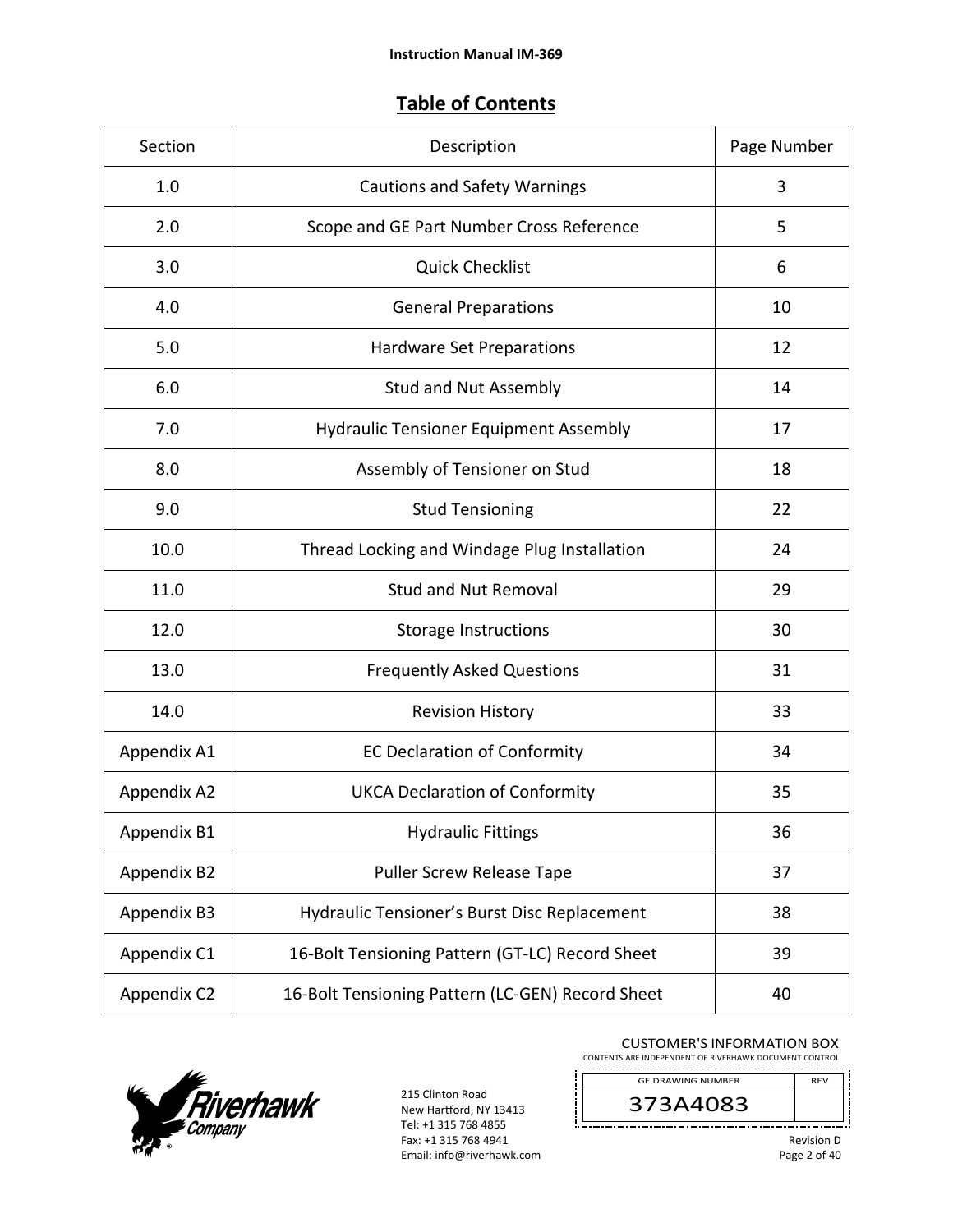# **1.0 Cautions and Safety Warnings**

# **WARNING**

**Improper tool use and the failure to follow the correct procedures are the primary root causes of tool failures and personal injuries. A lack of training or experience can lead to incorrect hardware installation or incorrect tool use. Only trained operators with careful, deliberate actions should use hydraulic tensioners. Contact Riverhawk Company with any training needs.** 

#### **WARNING**

Risk of high pressure hydraulic fluid injection. Riverhawk tools operate under high pressure. Thoroughly inspect all hoses and connections for damage or leaks prior to using this equipment.

#### **CAUTION**

Personal injury and equipment damage can occur if the proper health and safety codes and procedures are not followed. Contact the site's health and safety office to determine all applicable safety rules and regulations.

#### **WARNING**

The proper personal protective equipment must be worn at all times. Riverhawk recommends at a minimum, safety glasses, long sleeve shirt, hard hat, heavy work gloves, and steel toe shoes.

# **CAUTION**

It is especially important to check the condition of the conical thread used to tension the stud. Thread damage from previous abuse can lead to failure of the stud or tensioning equipment

# **CAUTION**

Riverhawk recommends that the tensioner should be returned to Riverhawk for periodic inspections. Replacement of obsolete tensioners is recommended. Functional upgrades are also recommended. The Riverhawk Service Returns Coordinator should be notified 3‐6 months prior to a planned outage to schedule an inspection service.

# **WARNING**

A damaged rupture disc must be replaced with a with a rupture disc of the same design and pressure rating. Do not substitute a damaged rupture disc with a different disc type, a different pressure rating, or a foreign object.



215 Clinton Road New Hartford, NY 13413 Tel: +1 315 768 4855 Fax: +1 315 768 4941 Email: info@riverhawk.com

|  |  | <b>CUSTOMER'S INFORMATION BOX</b>                      |  |
|--|--|--------------------------------------------------------|--|
|  |  | CONTENTS ARE INDEPENDENT OF RIVERHAWK DOCUMENT CONTROL |  |

373A4083 GE DRAWING NUMBER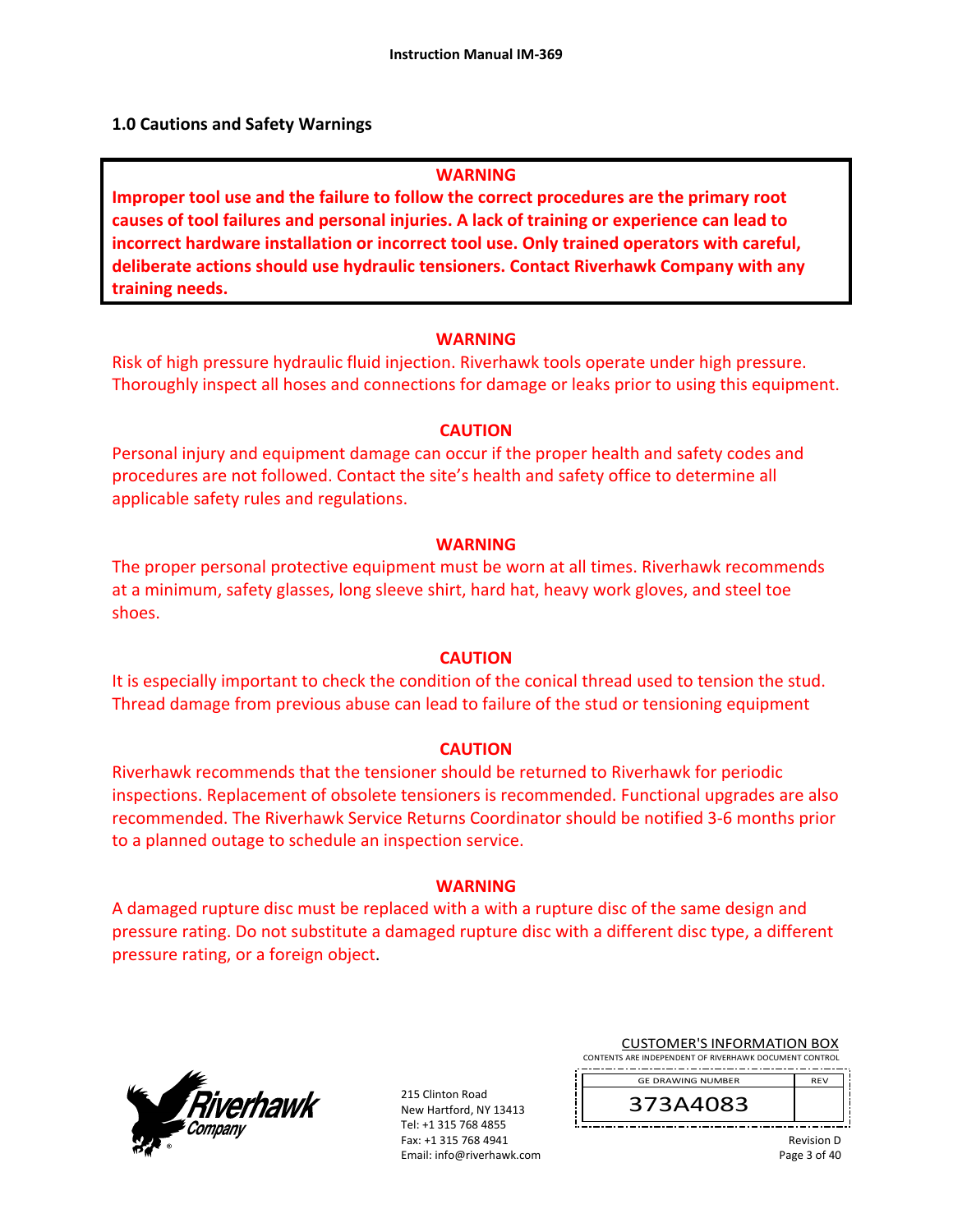# **WARNING**

To avoid failure, ensure safety, and proper operation, the tensioner assembly must be installed on a stud in the flange before bleeding and pressurizing the tensioner. Do not use the tensioner at any pressure unless the tool is installed on a stud in a flange.

# **CAUTION**

Personal injury and equipment damage can occur if the puller screw is not securely engaged with the tapered threads of the stud. Proper engagement is achieved when the puller screw is tight in the stud and the tensioner foot is free to turn.

# **WARNING**

The safety interlock guard must be in place at all times. When the tensioner is pressurized hands must be kept out of designated areas to avoid any potential for personal injury.

# **CAUTION**

Before threading the puller screw into the stud, carefully check the cleanliness of both the stud's and the puller screw's conical threads. Apply a light coat of clean turbine oil or a spray lubricant to the puller screw. This procedure will ease assembly and assure positive mating of the threads before tightening. Do not use "Never Seize" on the conical threads.

# **CAUTION**

Do not tighten the nut while the tool is coming up to pressure; wait until pressure is achieved before attempting to tighten the nut with the spanner ring. If the tool is not properly installed, the tool could jump off the stud while coming up to pressure.

# **CAUTION**

Do not exceed the maximum pressure marked on the tensioner. Excessive pressure can damage the stud and puller screw.

# **WARNING**

**FIRE HAZARD:** DO NOT heat when tensioner assembly is in place. Personal injury or equipment damage may occur. Use of an Oxy‐Acetylene torch is not recommended

# **WARNING**

Do not use a hydraulic tensioner to remove a stud with damaged conical threads.



215 Clinton Road New Hartford, NY 13413 Tel: +1 315 768 4855 Fax: +1 315 768 4941 Email: info@riverhawk.com CUSTOMER'S INFORMATION BOX

CONTENTS ARE INDEPENDENT OF RIVERHAWK DOCUMENT CONTROL

REV 373A4083 GE DRAWING NUMBER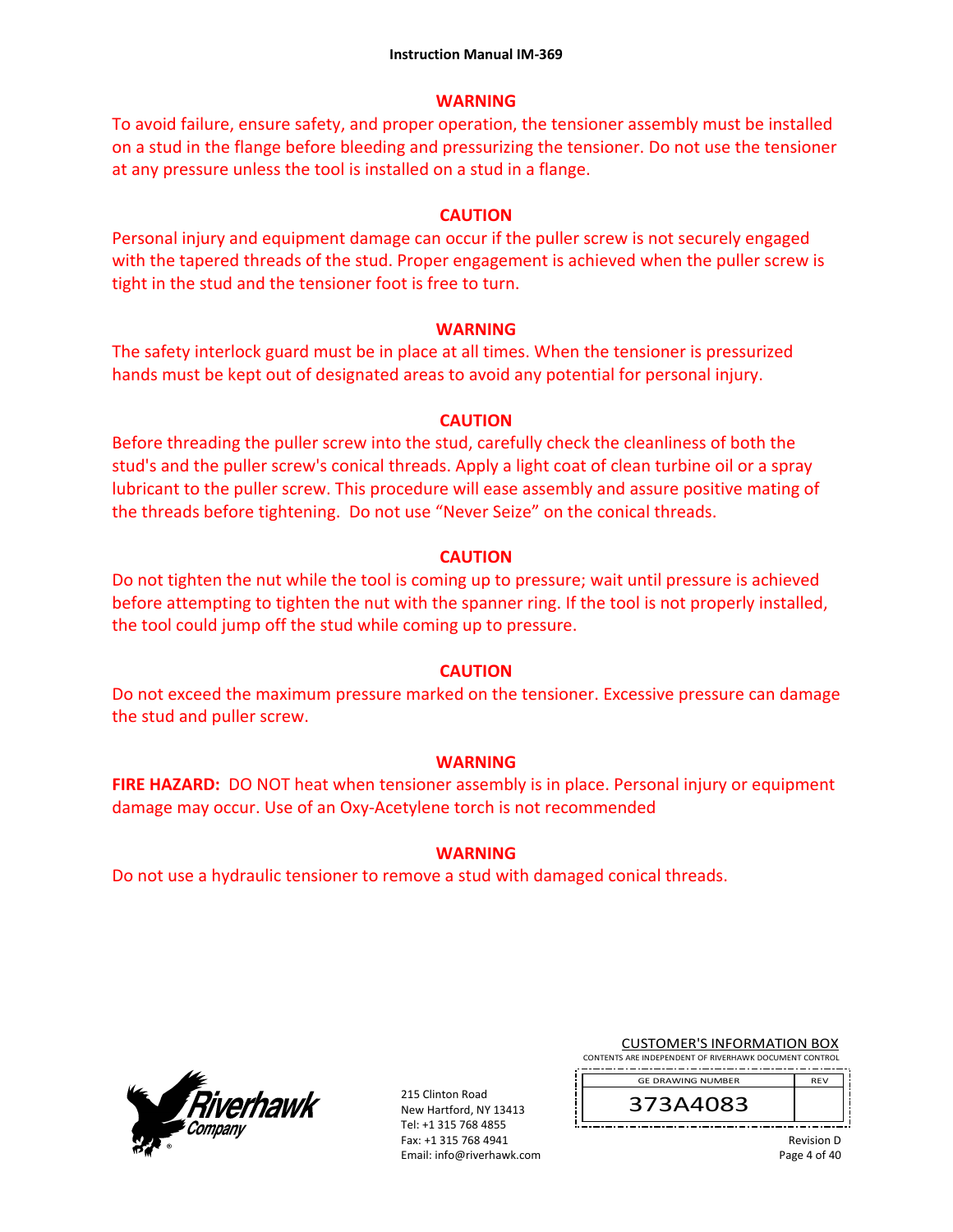# **2.0 Scope**

This document describes the procedure to be used to install the stud and nut sets supplied by the Riverhawk Company in the flanges at the Turbine/Coupling, Coupling/Generator, and Steam Turbine/Generator connections.

The various frame configurations covered in this manual are listed in Sections 2.1 through 2.5 with differences as related to connective hardware defined. Listed also are the pertinent hardware drawings (HF-xxxx). These drawings as well as tooling drawings (HT-xxxx) form part of this manual.

# **2.1 Frame 9E Gas Turbine to BRUSH or ALSTOM Generator**

| <b>GE Part Number</b> | Riverhawk P/N | <b>GE VENDOC P/N</b> |
|-----------------------|---------------|----------------------|
| 137A3350P011          | HF-0800       | GE 269B8769          |
| 137A3350P015          | HF-0800       | GE 269B8769          |

The hydraulic tooling used for installation and removal is Riverhawk HT‐6691.

These hardware drawings depict the stud and nut set for the Gas Turbine to Load Coupling (2‐ 3/4" size, Qty 16) as well as the Load Coupling to Generator (2‐3/4" size, Qty 16).

# **2.2 Frame 9E.04 Gas Turbine to A38 Generator**

| <b>GE Part Number</b> | Riverhawk P/N | GE VENDOC P/N |
|-----------------------|---------------|---------------|
| 126T7078P0001         | HF-8018       | GE 101B0714   |

The hydraulic tooling used for installation and removal is Riverhawk HT‐8049.

This hardware drawing depicts the stud and nut set for the Gas Turbine to Load Coupling (2‐ 3/4" size, Qty 16) as well as the Load Coupling to Generator (2‐3/4" size, Qty 16).

# **2.3 Frame 9E.04 Gas Turbine to Load Coupling**

| GE Part Number | Riverhawk P/N | <b>GE VENDOC P/N</b> |
|----------------|---------------|----------------------|
| 126T7078P0003  | HF-8019       | GE 101B0715          |

The hydraulic tooling used for installation and removal is Riverhawk HT‐8049.

This hardware drawing depicts the stud and nut set for the Gas Turbine to Load Coupling (2‐ 3/4" size, Qty 16).



215 Clinton Road New Hartford, NY 13413 Tel: +1 315 768 4855 Fax: +1 315 768 4941 Email: info@riverhawk.com

| <b>CUSTOMER'S INFORMATION BOX</b>                      |            |
|--------------------------------------------------------|------------|
| CONTENTS ARE INDEPENDENT OF RIVERHAWK DOCUMENT CONTROL |            |
| <b>GE DRAWING NUMBER</b>                               | <b>RFV</b> |
| 373A4083                                               |            |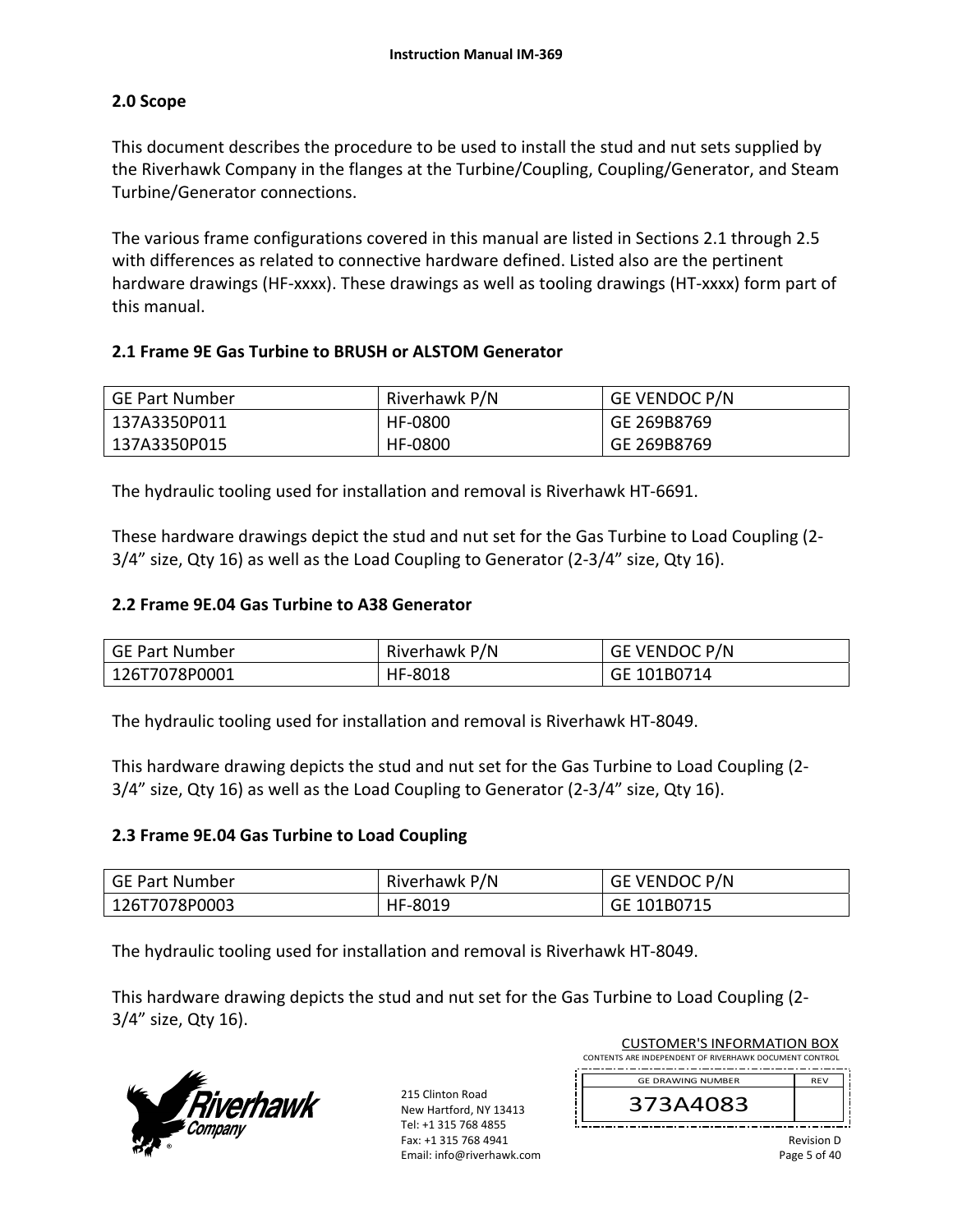# **2.4 Frame Load Coupling to A38 Generator**

| GE Part Number | Riverhawk P/N | <b>GE VENDOC P/N</b> |
|----------------|---------------|----------------------|
| 126T7078P0004  | HF-8020       | GE 101B0716          |

The hydraulic tooling used for installation and removal is Riverhawk HT‐8049.

This hardware drawing depicts the stud and nut set for the Load Coupling to Generator (2‐3/4" size, Qty 16).

# **2.5 Hydraulic Tooling**

| <b>GE Part Number</b> | Riverhawk P/N | GE VENDOC P/N |
|-----------------------|---------------|---------------|
| 137A3350P016          | HT-6691       | GE 101B0642   |
|                       | AP-0532       | GE 359B2502   |
| 126T7078P0002         | HT-8049       | GE 101B0719   |
|                       | AP-0532       | GE 359B2502   |
| 126T7078P0005         | HT-8049       | GE 101B0719   |
|                       | AP-0532       | GE 359B2502   |
| 126T7078P0006         | HT-8049       | GE 101B0719   |
|                       | AP-0532       | GE 359B2502   |

# **3.0 Quick Checklist**

The following checklist is intended as a summary of the steps needed to use the Riverhawk‐ supplied equipment. New personnel or those experienced personnel who have not used the Riverhawk equipment recently are encouraged to read the entire manual.

# **EQUIPMENT INSPECTION**

- $\Box$  Check oil level in hydraulic pump.
- $\Box$  Check air pressure at 80psi [5.5 bar] minimum. (For air-driven pumps)
- $\Box$  Check hydraulic hose for damage.
- $\Box$  Test pump.



215 Clinton Road New Hartford, NY 13413 Tel: +1 315 768 4855 Fax: +1 315 768 4941 Email: info@riverhawk.com

| <b>CUSTOMER'S INFORMATION BOX</b>                      |  |  |
|--------------------------------------------------------|--|--|
| CONTENTS ARE INDEPENDENT OF RIVERHAWK DOCUMENT CONTROL |  |  |

REV GE DRAWING NUMBER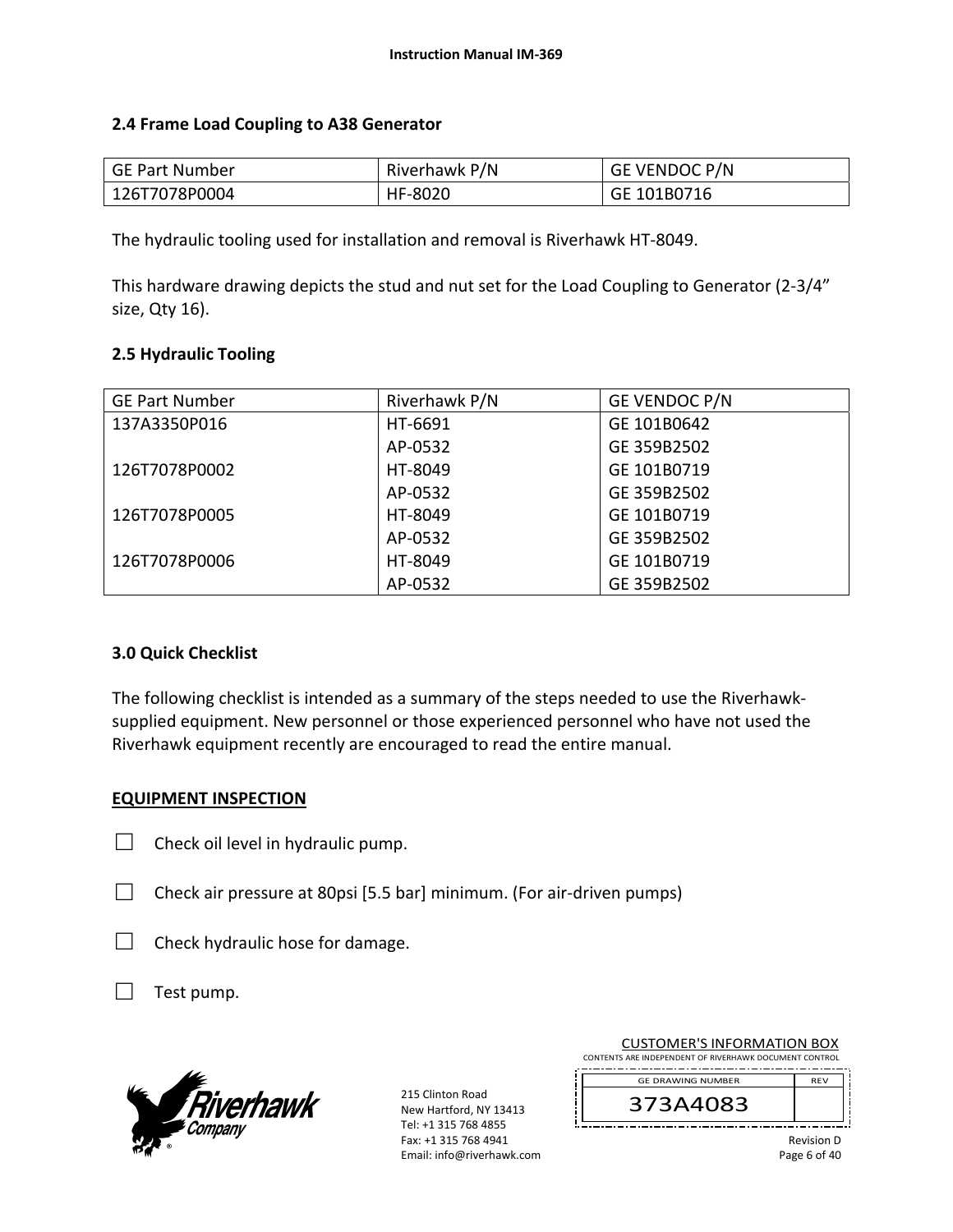$\Box$  Inspect tensioner for any damage.

# **NUT AND STUD PREPARATION**

- $\Box$  Inspect studs and nuts for any damage.
- $\Box$  Clean the studs and nuts.
- $\Box$  Measure and record stud lengths. (VERY IMPORTANT)
- □ Lubricate the stud's threads with clean turbine oil or spray lubricant. Lubricate the nut's threads and nut face with clean turbine oil or spray lubricant.
- $\Box$  Install studs and nuts into the flange.
- $\Box$  Set stick-out dimension on the load coupling side of the flange.
- □ With Allen wrench in backside of stud, firmly seat backside nut using spanner ring and pin wrench.
- □ Verify stick‐out measurement **(VERY IMPORTANT)**

# **TENSIONING (Bolt Installation)**

- $\Box$  Check tensioner drawing for correct parts and part numbers.
- □ Apply a light coat of clean turbine oil or spray lubricant to the puller screw. **DO NOT USE "NEVER SEIZE" ON THE CONICAL THREADS.**
- $\Box$  Install the spanner ring onto the nut.
- $\Box$  Install one puller screw release tape strip into stud. (Appendix B2)
- $\Box$  Thread the puller screw into the stud.
- $\Box$  Insert an Allen wrench into the back side of the stud.



215 Clinton Road New Hartford, NY 13413 Tel: +1 315 768 4855 Fax: +1 315 768 4941 Email: info@riverhawk.com

| <b>CUSTOMER'S INFORMATION BOX</b>                      |            |  |
|--------------------------------------------------------|------------|--|
| CONTENTS ARE INDEPENDENT OF RIVERHAWK DOCUMENT CONTROL |            |  |
| <b>GE DRAWING NUMBER</b>                               | <b>RFV</b> |  |
|                                                        |            |  |

373A4083

Revision D Page 7 of 40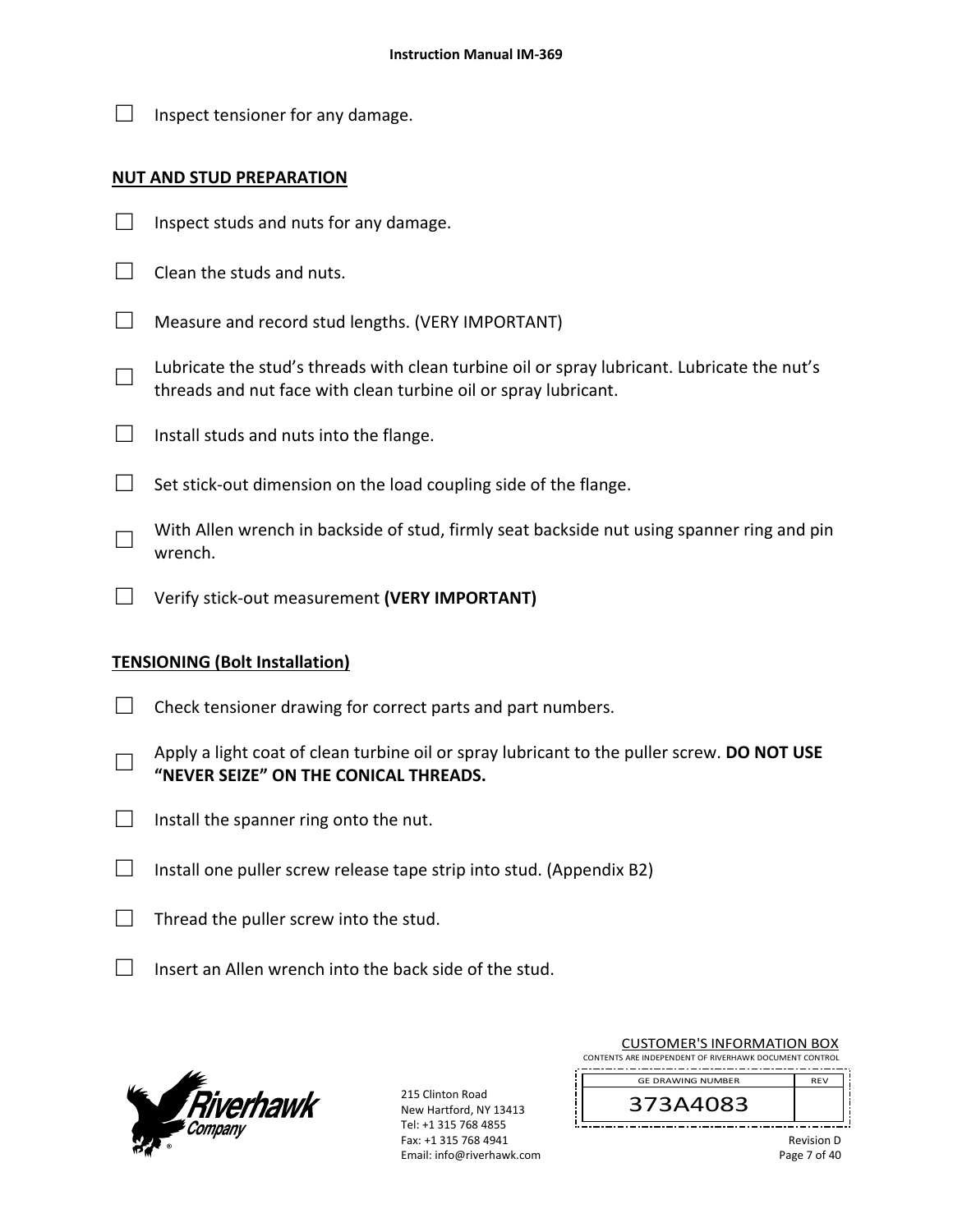| $\Box$ | Insert another Allen wrench into the puller screw. While holding the stud still, tighten the<br>puller screw until tight and then loosen the puller screw 1/2 of a turn. Some cases may<br>require the use of the GT-6516 puller screw shim kit to ease removal of puller screw after<br>tensioning. Follow instruction manual IM-336 (GE VENDOCS 373A4074) for use of puller<br>screw shim kit. |
|--------|--------------------------------------------------------------------------------------------------------------------------------------------------------------------------------------------------------------------------------------------------------------------------------------------------------------------------------------------------------------------------------------------------|
| $\Box$ | Hand tighten the puller screw and leave hand tight. DO NOT BACK OFF PULLER SCREW.                                                                                                                                                                                                                                                                                                                |
|        | Slide the foot assembly over the puller screw and orientate the foot into position.                                                                                                                                                                                                                                                                                                              |
|        | Thread the tensioner onto puller screw until it stops. There should be a 1/16" to 3/16" gap<br>between the foot and tensioner.                                                                                                                                                                                                                                                                   |
|        | Place the guard over the tensioner and position guide pin into the hole in the backside of<br>the stud.                                                                                                                                                                                                                                                                                          |
|        | Tighten the guard's knurled interlock fitting by hand until it presses firmly against<br>tensioner (no gap).                                                                                                                                                                                                                                                                                     |
|        | Push the center of the interlock fitting towards the tensioner while pulling back on the<br>fitting's pull tabs until it locks onto the tensioner and release the pull tabs.                                                                                                                                                                                                                     |
|        | Connect the hydraulic pump to the tensioner and tension to 50%. Consult manual for<br>correct pressure.                                                                                                                                                                                                                                                                                          |
|        | Use the pin wrench to turn the spanner ring to firmly tighten nut with 20 ft·lbs [27 N·m] of<br>torque.                                                                                                                                                                                                                                                                                          |
|        | Release pressure and allow the tensioner to fully retract.                                                                                                                                                                                                                                                                                                                                       |
|        | Disconnect the hose and release the interlock fitting by pushing the center of the interlock<br>fitting towards the tensioner while pulling back on the fitting's pull tabs.                                                                                                                                                                                                                     |
|        | Loosen the knurled interlock fitting and remove the guard.                                                                                                                                                                                                                                                                                                                                       |
|        | Unscrew the tensioner from the puller screw.                                                                                                                                                                                                                                                                                                                                                     |
|        | Remove the foot, puller screw and spanner ring.                                                                                                                                                                                                                                                                                                                                                  |
|        | Move to the next stud in the pattern. Tension all studs to 50% before proceeding to final<br>pressure.                                                                                                                                                                                                                                                                                           |



215 Clinton Road New Hartford, NY 13413 Tel: +1 315 768 4855 Fax: +1 315 768 4941 Email: info@riverhawk.com

| <b>CUSTOMER'S INFORMATION BOX</b>                      |            |
|--------------------------------------------------------|------------|
| CONTENTS ARE INDEPENDENT OF RIVERHAWK DOCUMENT CONTROL |            |
| <b>GE DRAWING NUMBER</b>                               | <b>RFV</b> |
| 373A4083                                               |            |

Revision D Page 8 of 40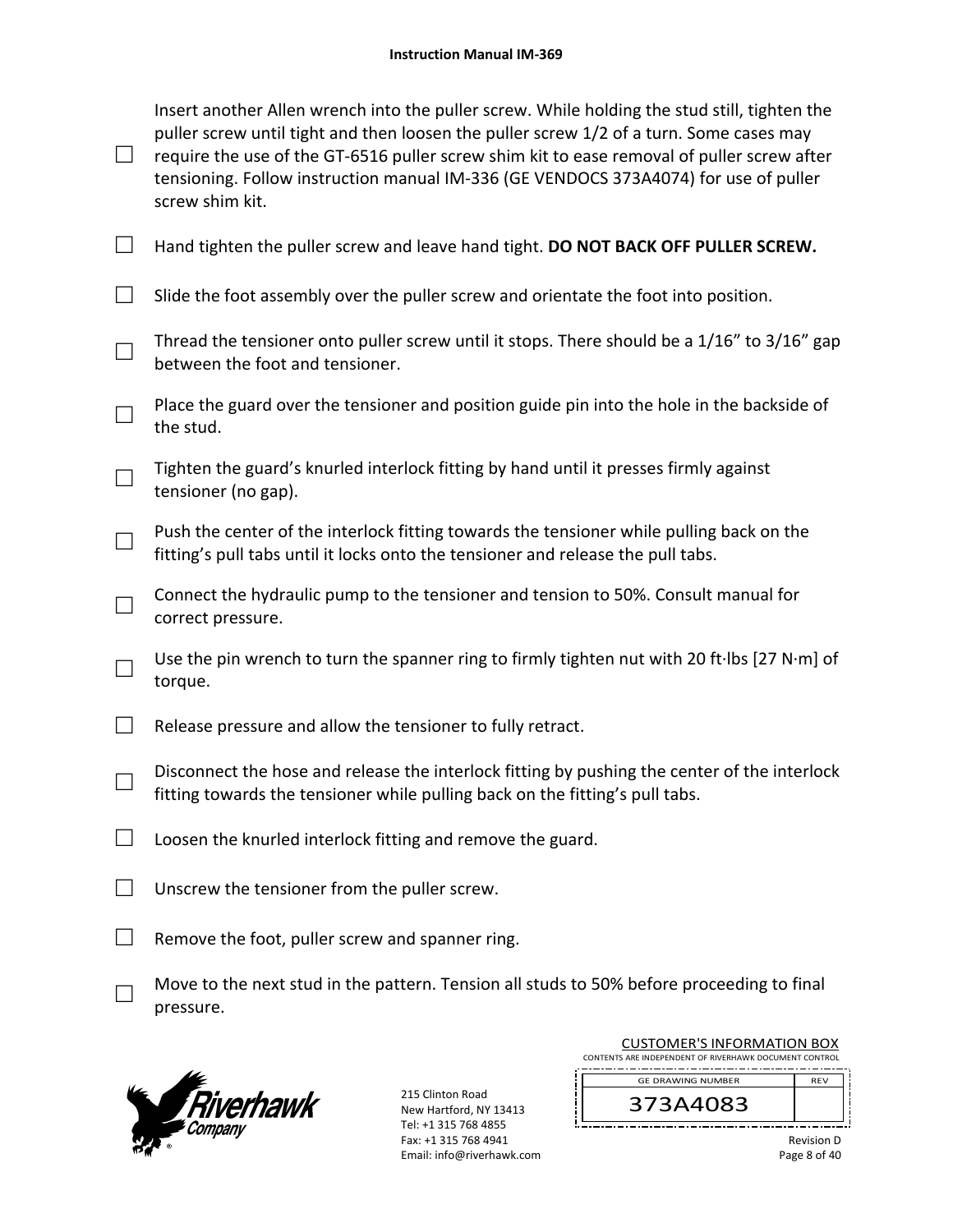- $\Box$  Repeat above steps at final pressure.
- □ Measure final stud length and record on stretch datasheets. Calculate final stretch measurement.

 $\Box$  Torque the nuts' set screws.

 $\Box$  Install the windage plugs (if included. Refer to IM-157) and torque their set screws.

# **DETENSIONING (Stud Removal)**

- □ Loosen the windage plugs' (if included) set screws and remove the windage plugs from the studs.
- □ Loosen nuts' set screws
- □ from the threads! See instruction manual IM-220. **Do not try to use the tensioner to** Inspect and clean studs' conical threads. **Do not continue until ALL debris is removed remove a damaged stud!**
- □ Apply a light coat of clean turbine oil or spray lubricant to the puller screw. **DO NOT USE "NEVER SEIZE" ON THE CONICAL THREADS.**
- $\Box$  Install the spanner ring onto the nut.
- $\Box$  Thread the puller screw into the stud.
- □ Insert an Allen wrench into the puller screw. Tighten the puller screw until hand tight and then loosen the puller screw 1/2 of a turn.
- □ Hand tighten the puller screw and leave hand tight. **DO NOT BACK OFF PULLER SCREW.**
- $\Box$  Slide the foot assembly over the puller stud and orientate the foot into position.
- □ Thread the tensioner onto puller screw until it stops. There should be a 1/16" to 3/16" gap between the foot and tensioner.
- □ Place the guard over the tensioner and position guide pin into the hole in the backside of the stud.



215 Clinton Road New Hartford, NY 13413 Tel: +1 315 768 4855 Fax: +1 315 768 4941 Email: info@riverhawk.com

| <b>CUSTOMER'S INFORMATION BOX</b>                      |            |  |
|--------------------------------------------------------|------------|--|
| CONTENTS ARE INDEPENDENT OF RIVERHAWK DOCUMENT CONTROL |            |  |
| <b>GE DRAWING NUMBER</b>                               | <b>RFV</b> |  |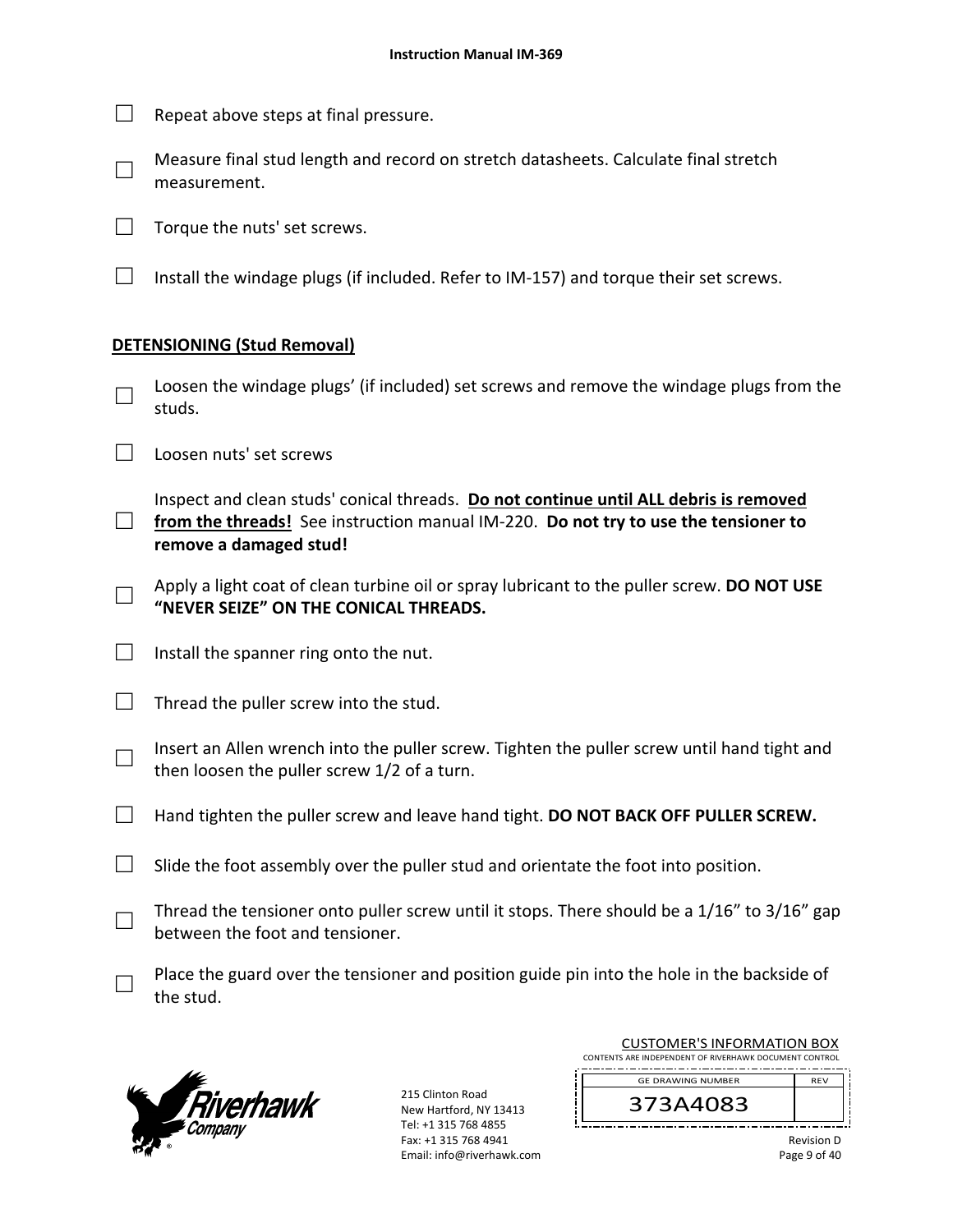| $\Box$ | Tighten the guard's knurled interlock fitting by hand until it presses firmly against |
|--------|---------------------------------------------------------------------------------------|
|        | $\Box$ tensioner (no gap).                                                            |

| Push the center of the interlock fitting towards the tensioner while pulling back on the |
|------------------------------------------------------------------------------------------|
| $\Box$ fitting's pull tabs until it locks onto the tensioner and release the pull tabs.  |

□ Connect the hydraulic pump to the tensioner and tension to final pressure. Consult manual section 9 for correct pressure.

 $\Box$  Loosen nut with the spanner ring and pin wrench.

 $\Box$  Release pressure and allow the tensioner to fully retract.

□ Disconnect the hose and release the interlock fitting by pushing the center of the interlock fitting towards the tensioner while pulling back on the fitting's pull tabs.

 $\Box$  Loosen the knurled interlock fitting and remove the guard.

 $\Box$  Unscrew the tensioner from the puller screw.

□ Remove the foot, puller screw, and spanner ring. It may be necessary to insert an Allen wrench into the backside of the stud to remove the puller screw.

 $\Box$  Move to next stud in pattern

# **4.0 General Preparations**

Read and understand all instructions before installing and tensioning studs.

Operators should be trained or have previous experience using Riverhawk tensioning equipment. Training will minimize the chance of improper use of the equipment.

The hydraulic tooling including the hydraulic hoses should be inspected prior to use. Inspection guidelines are listed in the following sub‐sections.

This equipment produces very high hydraulic pressures and very high forces. Operators must exercise caution and wear the appropriate personal protective equipment when handling and operating the hydraulic tooling.



215 Clinton Road New Hartford, NY 13413 Tel: +1 315 768 4855 Fax: +1 315 768 4941 Email: info@riverhawk.com

| <b>CUSTOMER'S INFORMATION BOX</b>                      |            |  |
|--------------------------------------------------------|------------|--|
| CONTENTS ARE INDEPENDENT OF RIVERHAWK DOCUMENT CONTROL |            |  |
| <b>GE DRAWING NUMBER</b>                               | <b>RFV</b> |  |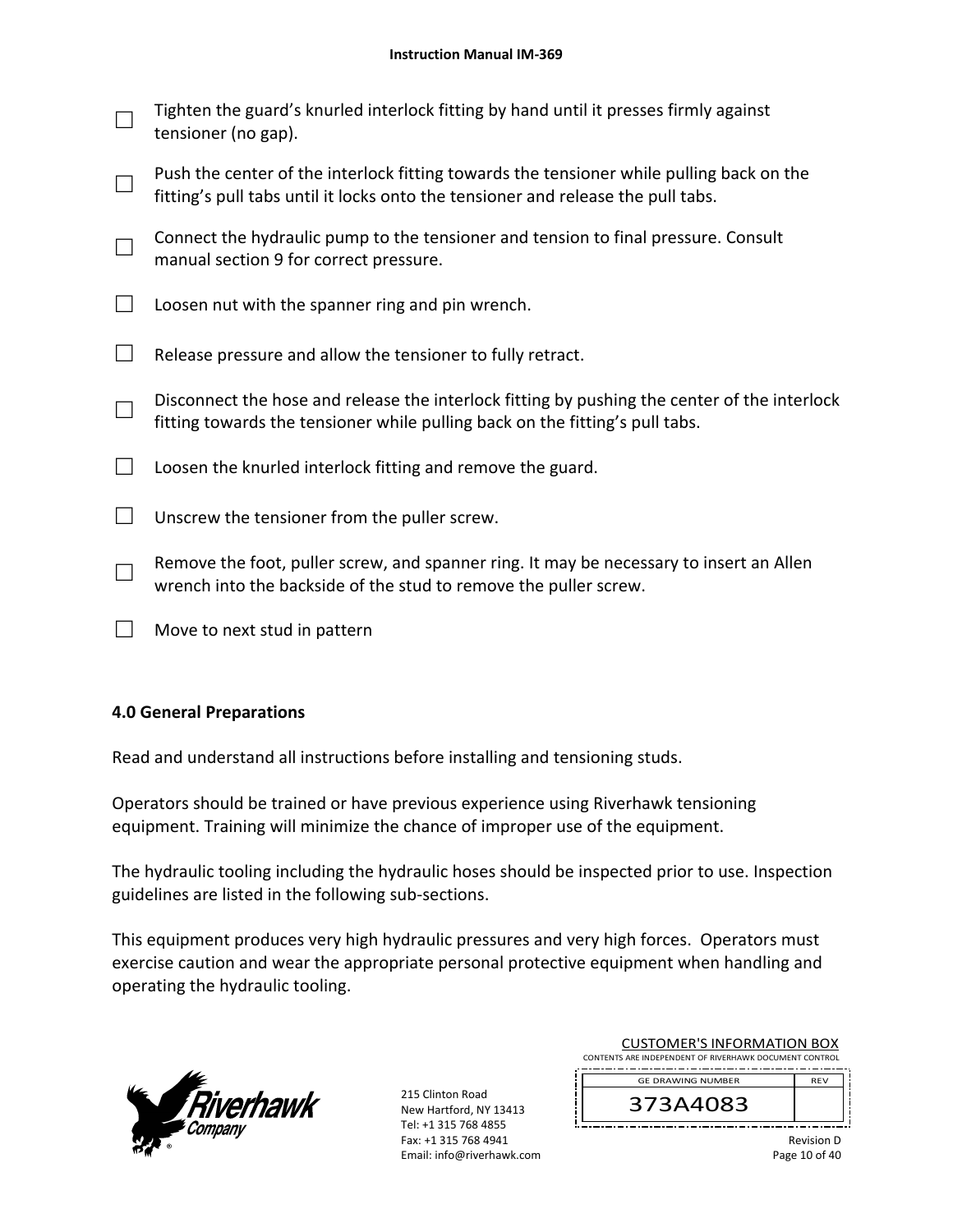High-pressure oil from the hydraulic pump pressurizes the tensioner which generates a very large force that actually stretches the stud. As the stud is stretched the nut lifts off the flange. The nut is then turned by hand using the supplied spanner ring. Once the nut is tight against the flange, the pressure in the tensioner is released. The hardware is now clamping the flange together.

# **4.1 Machine Preparation**

The flange to be tensioned must be fully closed prior to positioning of studs in the flanges. Turning the turbine and generator shafts is not required, but may be advantageous. Also, it will be advantageous to remove as many obstructions as possible from the flange area, such as speed probes, shipping plates, and conduit.

# **4.2 Hardware – Balance**

The studs are supplied in component balanced sets. A stud can be exchanged with another in its set without affected the overall balance of the equipment. Do not exchange a stud from one set with another stud from a different set. When shipped from Riverhawk, the studs are not assigned to any specific hole in the load coupling flange; this is optional and can be done at the installation site. The set size is determined by the relevant GE order drawing (see section 2.0).

The nuts are supplied in component balanced sets. A nut can be exchanged with another in its set without affecting the overall balance of the equipment. Do not exchange a nut from one set with another nut from a different set. When shipped from Riverhawk, the nuts are not assigned to any specific hole in the load coupling flange; this is optional and can be done at the installation site. The set size is determined by the relevant GE order drawing (see section 2.0).

A weight balance certification is supplied with each order. Store this certification in an appropriate location as it will be needed for the purchase of replacement equipment.

# **4.3 Tensioner – Care and Handling**

When not in use, the tensioner shall be maintained in a clean environment and all caps and plugs for hydraulic openings and fittings must be in place.

When in use, the tensioner shall be protected from sand and grit.

See section 12 for long term storage requirements.



215 Clinton Road New Hartford, NY 13413 Tel: +1 315 768 4855 Fax: +1 315 768 4941 Email: info@riverhawk.com

| <b>CUSTOMER'S INFORMATION BOX</b>                      |            |
|--------------------------------------------------------|------------|
| CONTENTS ARE INDEPENDENT OF RIVERHAWK DOCUMENT CONTROL |            |
| <b>GE DRAWING NUMBER</b>                               | <b>RFV</b> |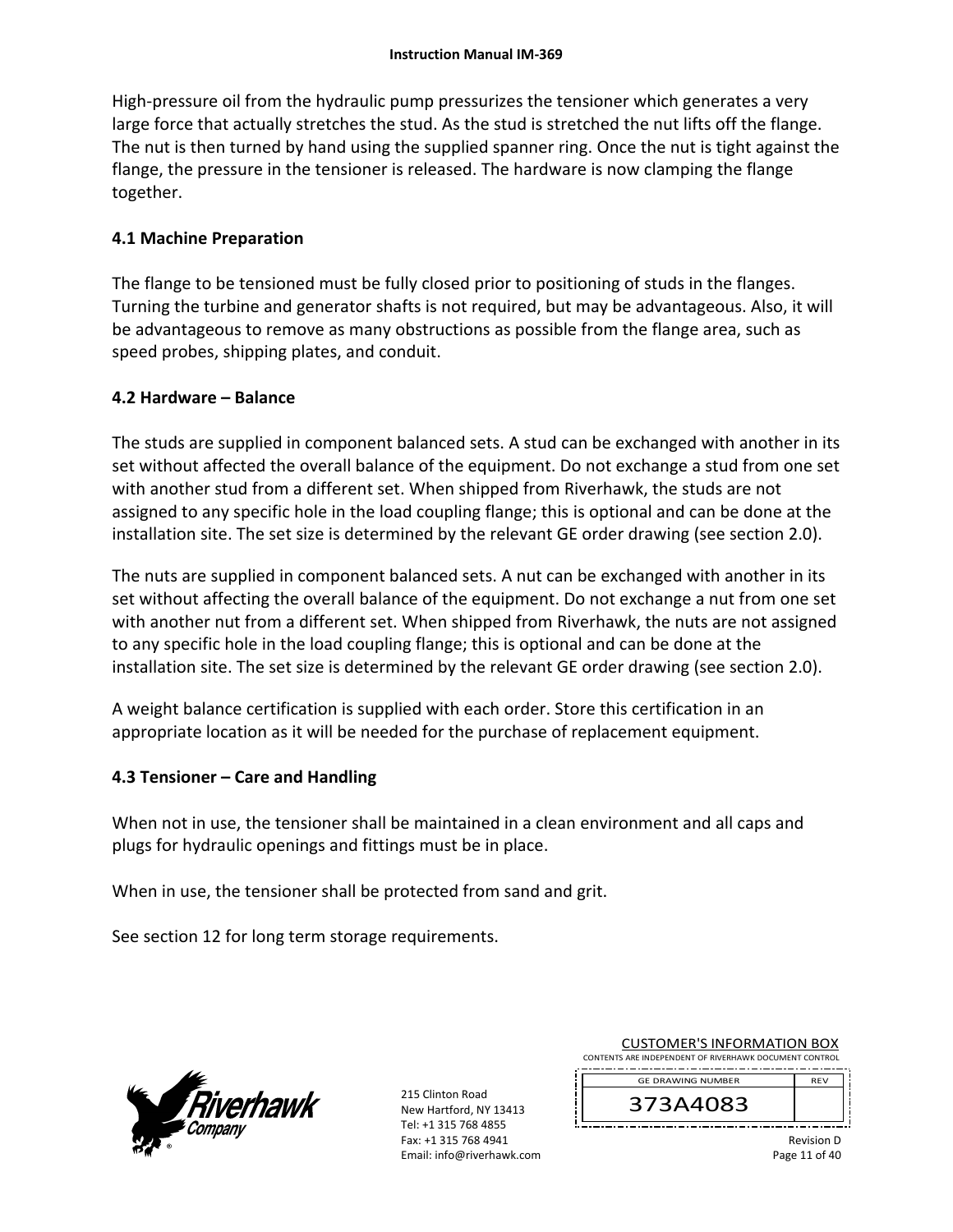# **4.4 Hand Tools**

| 5/8" Wrench<br>3/4" Wrench<br>13/16" Wrench | 3' to 4' Breaker Bar<br>A set of Allen Wrenches (including 1/2")<br>9" to 10" Micrometer |
|---------------------------------------------|------------------------------------------------------------------------------------------|
| 4.5 Special Tools                           |                                                                                          |
| <b>Hydraulic Tensioner Kit:</b>             | HT-6691 Hydraulic Tensioner, 2-3/4"<br>(reference GE VENDOC 101B0642)                    |
|                                             | HT-8049 Hydraulic Tensioner, 2-3/4"<br>(reference GE VENDOC 101B0719)                    |
| <b>Hydraulic Pump Kit:</b>                  | AP-0532 Air-Operated Hydraulic Pump<br>(recommended)<br>(reference GE VENDOC 359B2502)   |
|                                             | MP-0130 Manual Hand-Operated Hydraulic Pump<br>(reference GE VENDOC 359B2506)            |

#### **CAUTION**

**Riverhawk recommends that the tensioners be returned to Riverhawk for periodic inspections. Replacement of obsolete tensioners is recommended. Functional upgrades are also recommended. The Riverhawk Service Returns Coordinator should be notified 3‐6 months prior to a planned outage to schedule an inspection service.** 

**5.0 Hardware Set Preparations** 



215 Clinton Road New Hartford, NY 13413 Tel: +1 315 768 4855 Fax: +1 315 768 4941 Email: info@riverhawk.com CUSTOMER'S INFORMATION BOX

CONTENTS ARE INDEPENDENT OF RIVERHAWK DOCUMENT CONTROL

373A4083 GE DRAWING NUMBER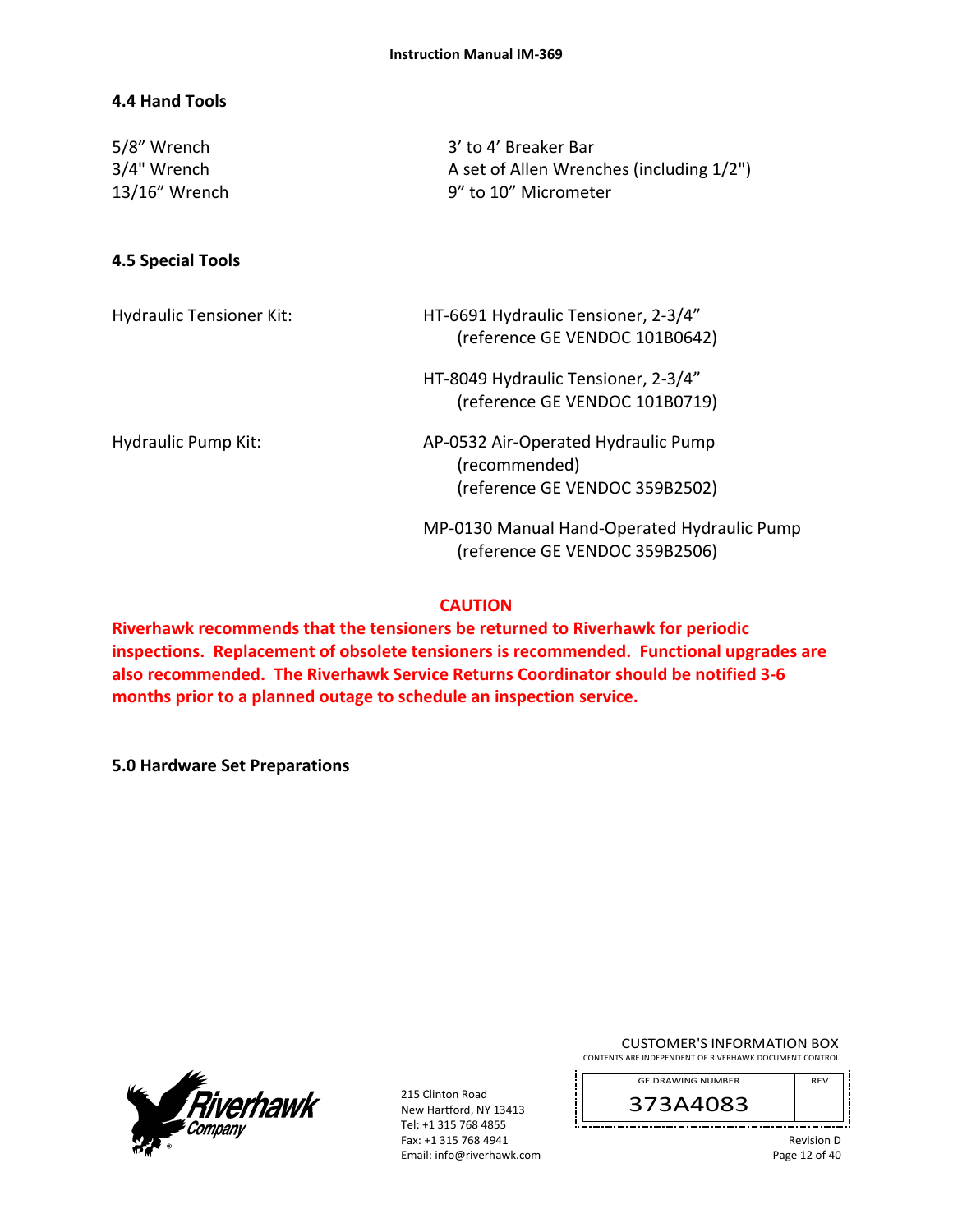#### **5.1 Nut Preparation**



**Picture 5A** ‐ Riverhawk Locknut

If there is any visible damage on a nut, do not use the nut and contact General Electric or Riverhawk Company for a replacement nut. Please be prepared to supply the turbine number, weight certification, and digital photographs for evaluation.

# **5.1.1 Nut Cleaning ‐ New Installations**

For new installations, the nuts should come sealed from the factory and will need no cleaning.

# **5.1.2 Nut Cleaning ‐ Old Installations**

Previously installed nuts require cleaning Refer to manual IM‐220 "Cleaning Procedure of the Conical Threads on Riverhawk Studs" for instruction.

# **5.2 Stud Preparation**

Check the stud for any visible damage. If there is any visible damage, do not use the stud and contact the Riverhawk Company for a replacement stud. Please be prepared to supply the turbine number, weight certification, and digital photographs for evaluation.

# **CAUTION**

**It is especially important to check the condition of the conical thread used to tension the stud. Thread damage from previous abuse can lead to failure of the stud or tensioning equipment.**



215 Clinton Road New Hartford, NY 13413 Tel: +1 315 768 4855 Fax: +1 315 768 4941 Email: info@riverhawk.com

| <b>CUSTOMER'S INFORMATION BOX</b>                      |
|--------------------------------------------------------|
| CONTENTS ARE INDEPENDENT OF RIVERHAWK DOCUMENT CONTROL |

GE DRAWING NUMBER

373A4083

Revision D Page 13 of 40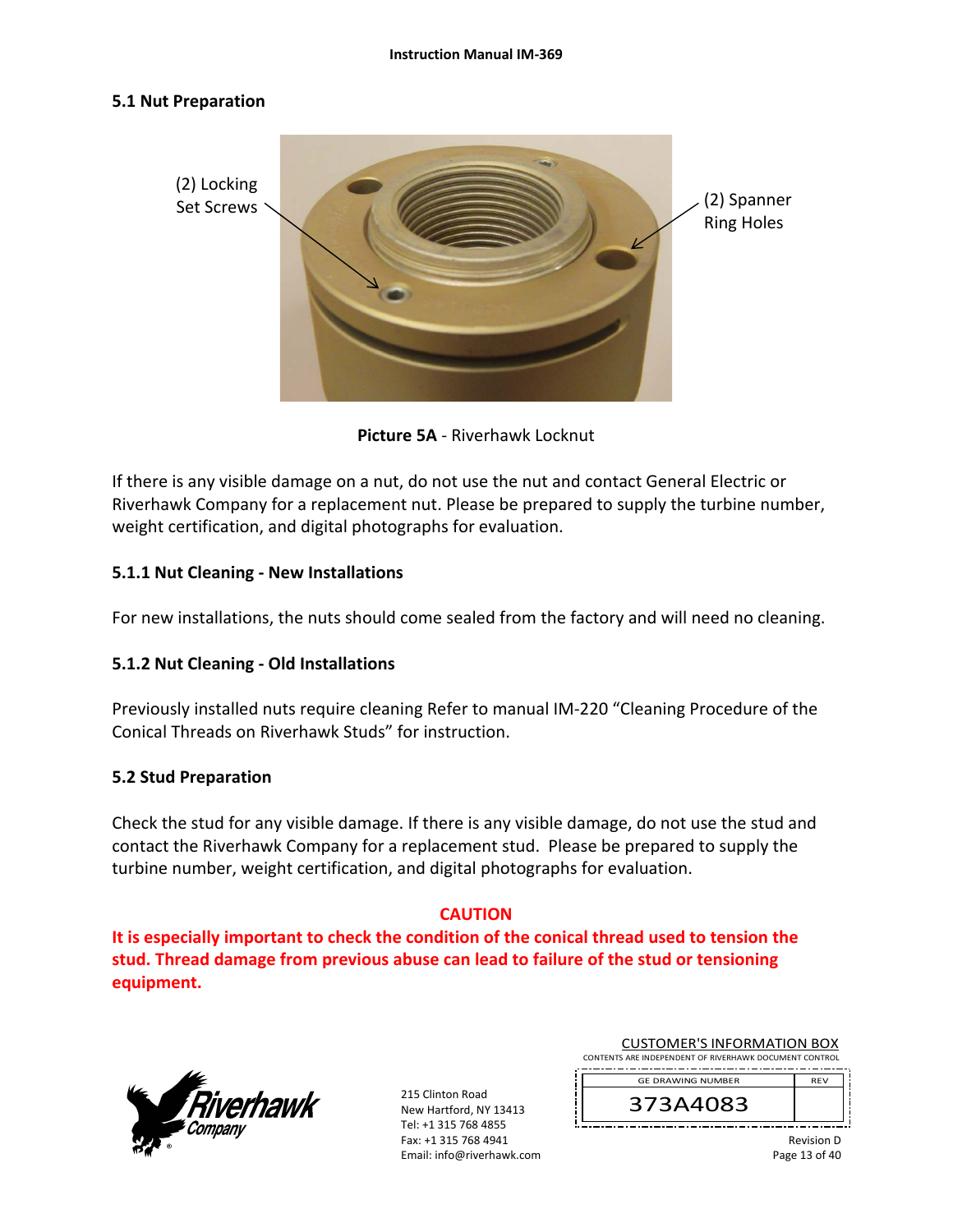The conical threads of each stud must be clean of grit and dirt before installation or removal. This ensures the proper seating of the puller screw.

# **5.2.1 Stud Cleaning ‐ New Installations**

For new installations, the studs should come sealed from the factory and will need no cleaning.

# **5.2.2 Stud Cleaning ‐ Old Installations**

Previously installed studs may require cleaning.

Follow instruction manual IM‐220 (GE VENDOCS 373A4025) for cleaning procedure of the conical threads on Riverhawk studs using a brass power brush. The latest revision may be obtained by contacting Riverhawk Company or thru www.riverhawk.com.



**Picture 5B ‐** Brass Power Brush

# **5.3 Stud Length Measurement**

Measure and record the initial lengths of the studs. The following suggestions will improve your results.

- **Plan to start and finish any flange in the same day.**
- **Studs and flange must be at the same temperature.**
- **Number each stud with a marker for later stretch measurement tracking.**
- **Mark the location of measurement on stud end with a permanent marker.**
- **Measure each stud to nearest 0.001 inch (.01 mm).**
- **Record each measurement on the supplied record sheets.**
- **Do not allow the measuring instruments to sit in the sun.**
- **The same person should make all measurements.**

# **6.0 Stud and Nut Assembly**

Refer to the hardware assembly drawing (HF-xxxx) listed in Section 2.0 of this manual.



215 Clinton Road New Hartford, NY 13413 Tel: +1 315 768 4855 Fax: +1 315 768 4941 Email: info@riverhawk.com

| COSTONIER STINI ORIVIATION DOA                         |            |
|--------------------------------------------------------|------------|
| CONTENTS ARE INDEPENDENT OF RIVERHAWK DOCUMENT CONTROL |            |
| <b>GE DRAWING NUMBER</b>                               | <b>RFV</b> |
| 373A4083                                               |            |

CUSTOMER'S INFORMATION ROY

Revision D Page 14 of 40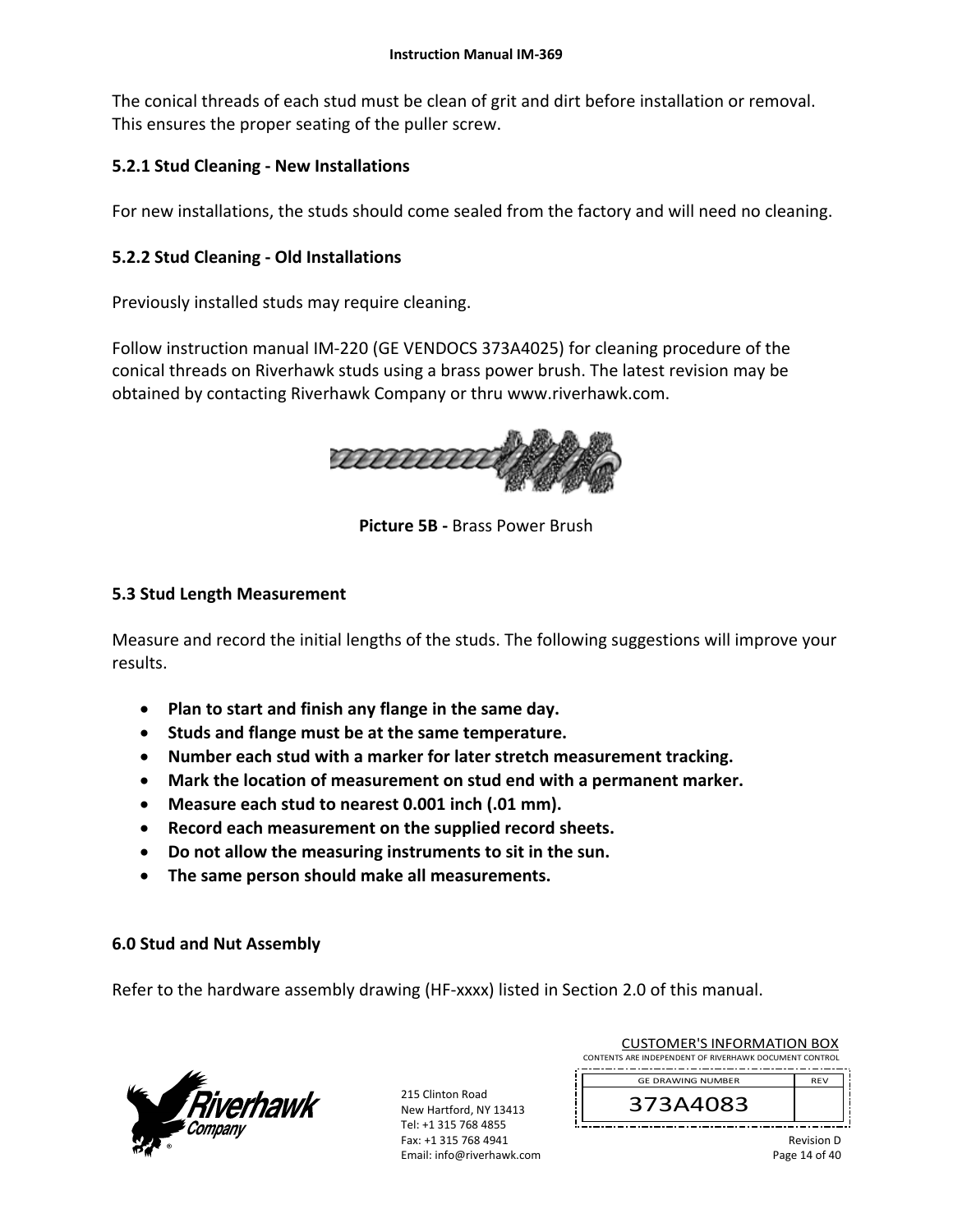- 1. Assemble the cylindrical nut to the internal, conical thread end of the stud.
- 2. Lubricate the stud's threads with clean turbine oil or spray lubricant.
- 3. Lubricate the nut's threads and nut face with clean turbine oil or spray lubricant
- 4. Slide the stud and cylindrical nut assembly into the flange as shown in Figure 6A and 6B.







Figure 6B – Cross-section View of Load Coupling or Steam Turbine to Generator Bolted Flange Connection

5. Install the other nut on the backside.



215 Clinton Road New Hartford, NY 13413 Tel: +1 315 768 4855 Fax: +1 315 768 4941 Email: info@riverhawk.com

| <b>CUSTOMER'S INFORMATION BOX</b>                      |  |
|--------------------------------------------------------|--|
| CONTENTS ARE INDEPENDENT OF RIVERHAWK DOCUMENT CONTROL |  |
| --------------------------                             |  |
| __ _ _ _  _  ._ _                                      |  |

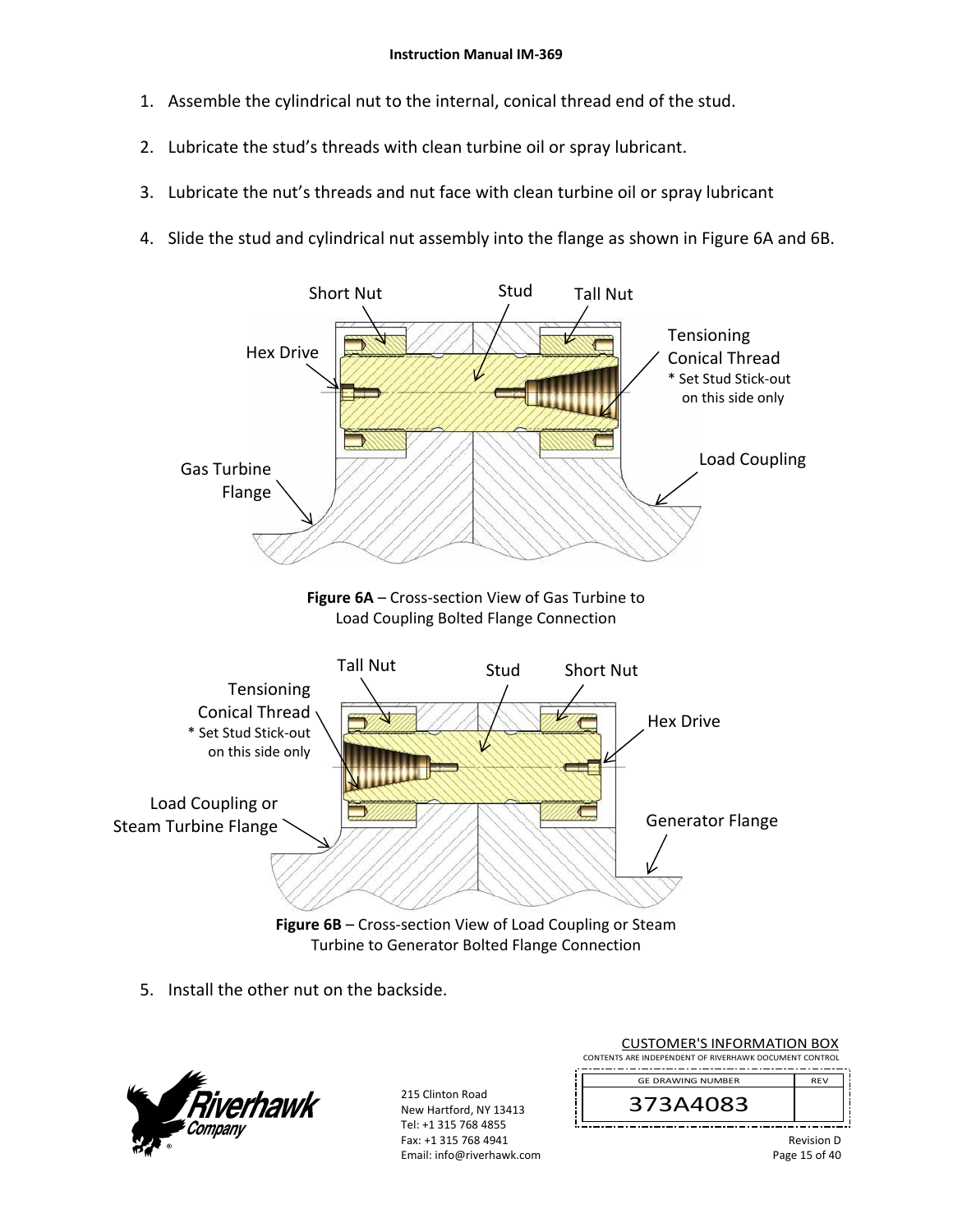6. Adjust the nut/stud assembly so that the tensioning end of the stud protrudes (or sticks out) from the face of the cylindrical nut the distance specified on the hardware drawing (HF‐xxxx). **SETTING THIS PROTRUSION OF STUD TO NUT IS CRITICAL FOR PROPER TENSIONER OPERATION.** A metal stick-out gage is provided with the tensioner to assist the operator in setting the protrusion dimension



**Picture 6C** – Use of Stick‐Out Gage



**Picture 6D** – Use of Drop Gage to measure stick‐out



**Picture 6E** – Use of Calipers to measure stick‐out

7. With Allen wrench in backside of stud, firmly seat backside nut using spanner ring and pin wrench.



215 Clinton Road New Hartford, NY 13413 Tel: +1 315 768 4855 Fax: +1 315 768 4941 Email: info@riverhawk.com

| <b>CUSTOMER'S INFORMATION BOX</b>                      |
|--------------------------------------------------------|
| CONTENTS ARE INDEPENDENT OF RIVERHAWK DOCUMENT CONTROL |
|                                                        |

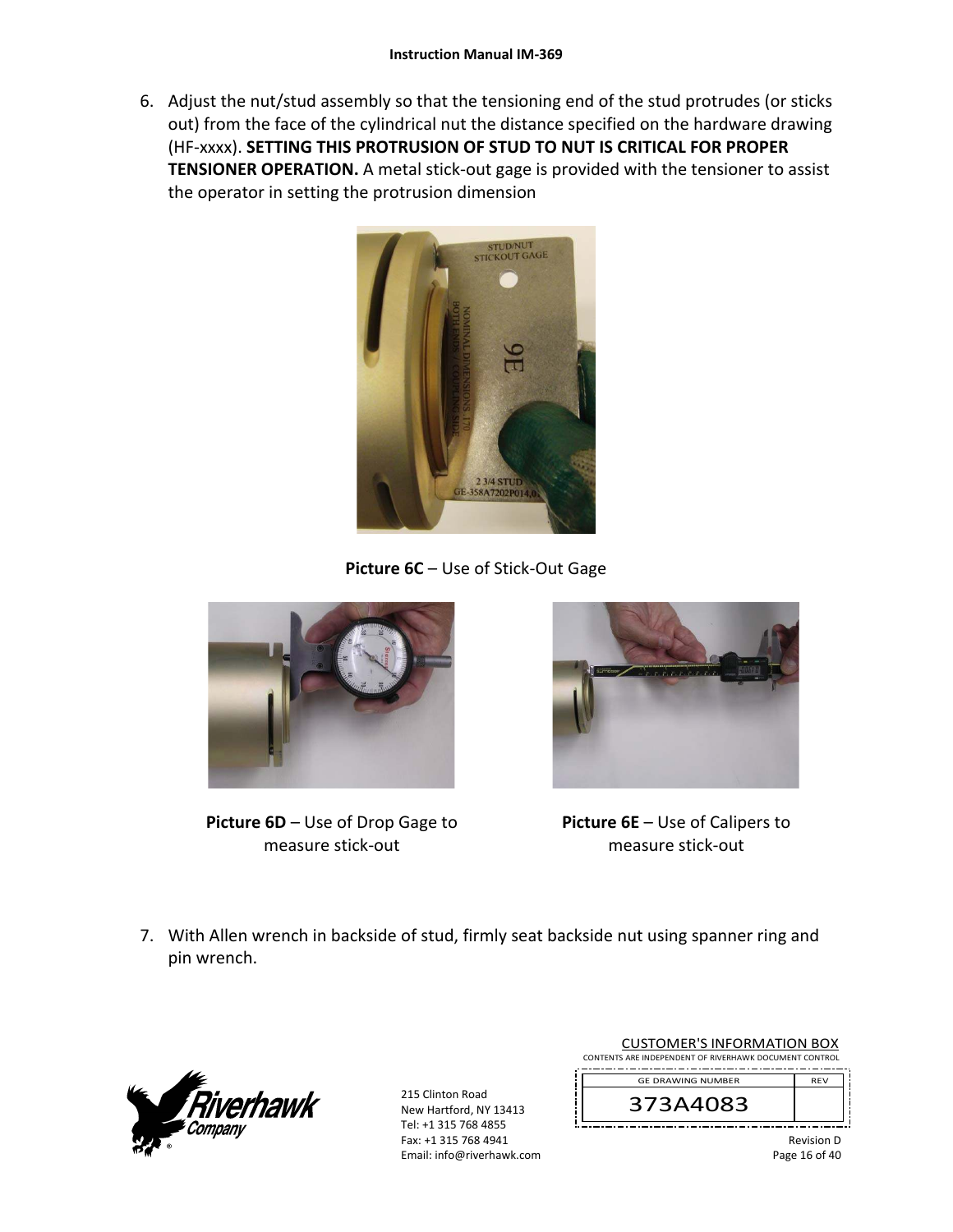- 8. Recheck the stud stick-out length. If the stick-out length does not match the hardware drawing, adjust the nuts as necessary.
- 9. Measure and record starting stud installation gage reading/

# **7.0 Hydraulic Tensioner Equipment Assembly**

- **7.1 Hydraulic Equipment Inspection**
- **7.1.1 Hydraulic Tensioner Inspection**

# **CAUTION**

**Riverhawk recommends that the tensioner be returned to Riverhawk for periodic inspections. Replacement of obsolete tensioners is recommended. Functional upgrades are also recommended. The Riverhawk Service Returns Coordinator should be notified 3‐6 months prior to a planned outage to schedule an inspection service.** 

This tensioner does not require bleeding. See section 8.3

# **WARNING**

**To avoid failure, ensure safety, and proper operation, the tensioner assembly must be installed on a stud in the flange before pressurizing the tensioner. Do not use the tensioner at any pressure unless the tool is installed on a stud in a flange.** 

Clean puller screw and check for any debris and dents.

Inspect the tensioner guard for any signs of damage including cracked welds. Any guards modified in the field should be replaced. Bent guards should be replaced.

Inspect the outside of the tensioner for discoloration patterns that may indicate submersion and internal damage.

Perform an inventory of the loose equipment supplied with the tensioner. An inventory list is provided on the tensioner's technical drawing (Riverhawk HT‐xxxx listed in section 2.0 and 4.5). Replacement parts are available from Riverhawk.



215 Clinton Road New Hartford, NY 13413 Tel: +1 315 768 4855 Fax: +1 315 768 4941 Email: info@riverhawk.com

|  | <b>CUSTOMER'S INFORMATION BOX</b>                      |  |  |
|--|--------------------------------------------------------|--|--|
|  | CONTENTS ARE INDEPENDENT OF RIVERHAWK DOCUMENT CONTROL |  |  |

373A4083 GE DRAWING NUMBER

> Revision D Page 17 of 40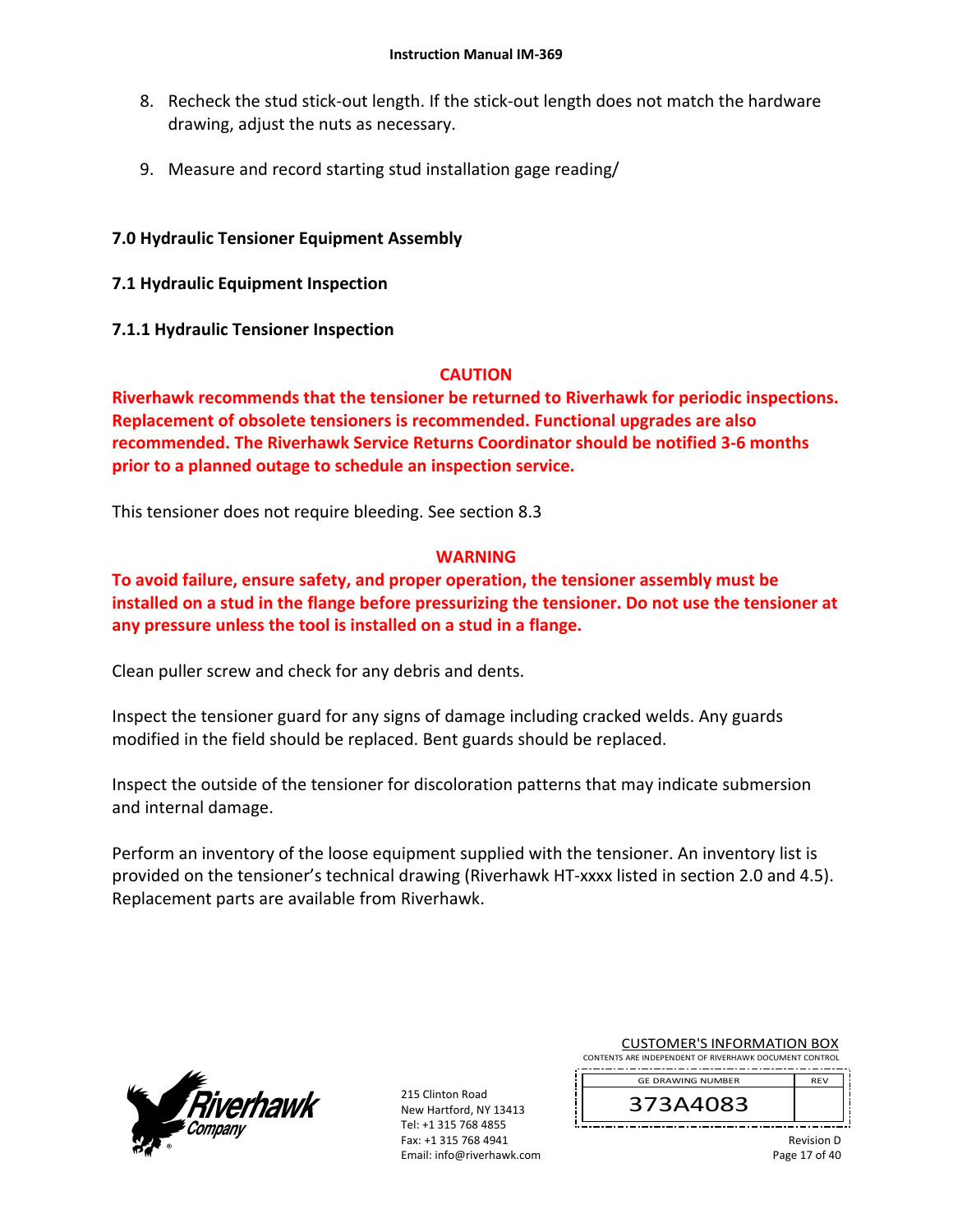# **7.1.1.1 Hydraulic Tensioner's Rupture Disc Replacement**

The hydraulic tensioner's rupture disc is a key element in the overall safe use of the hydraulic tensioner. The rupture disc's location is shown on the tensioner's technical drawing (Riverhawk HT‐xxxx listed in section 2.0 and 4.5).

Each tensioner is shipped from our factory with one rupture disc already installed in the tensioner and with another spare disc for field replacement. Extra rupture discs are available from Riverhawk for replacement purposes.

Burst disc replacement instructions are shown in Appendix B3 or refer to Riverhawk Instruction Manual IM‐363 (GE VENDOC 373A4077) for more information. The latest revision may be obtained by contacting Riverhawk Company or thru www.riverhawk.com.

# **Warning**

**A damaged rupture disc must be replaced with a with a rupture disc of the same design and pressure rating. Do not substitute a damaged rupture disc with a different disc type, a different pressure rating, or a foreign object.** 

# **7.1.2 Hydraulic Pump Kit Inspection**

Refer to the Hydraulic Pump Kit Instruction Manual, IM‐293 (GE VENDOC 373A4058). The latest revision may be obtained by contacting Riverhawk Company or thru www.riverhawk.com.

# **7.2 Hydraulic Fittings**

Information on the correct assembly of the hydraulic pump's and hydraulic hose's hydraulic fittings can be found in Appendix B1.

# **7.3 Bleeding Hydraulic System**

Bleeding of the hydraulic system is not necessary with this tensioner design.

# **8.0 Assembly of Tensioner on a Stud**

The tensioner used in this application can be identified by its ORANGE safety guard. If the tensioner's safety guard is YELLOW, a different set of instructions are required. Consult the Riverhawk factory for assistance.



215 Clinton Road New Hartford, NY 13413 Tel: +1 315 768 4855 Fax: +1 315 768 4941 Email: info@riverhawk.com

| <b>CUSTOMER'S INFORMATION BOX</b>                      |            |  |  |  |
|--------------------------------------------------------|------------|--|--|--|
| CONTENTS ARE INDEPENDENT OF RIVERHAWK DOCUMENT CONTROL |            |  |  |  |
| <b>GE DRAWING NUMBER</b>                               | <b>RFV</b> |  |  |  |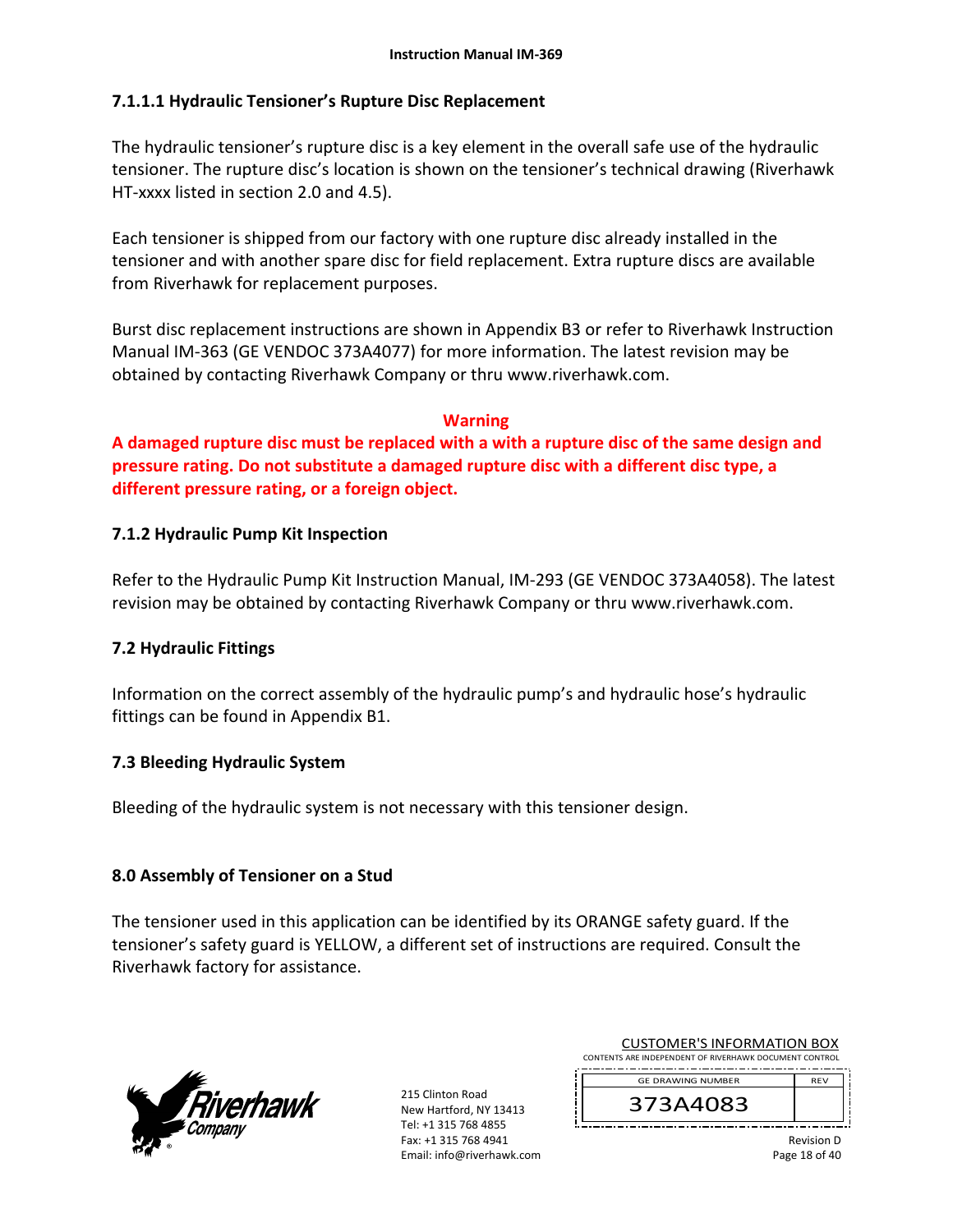# **8.1 Handling of the Tensioner**

The tensioner used in this application is designed to require no special lifting instructions. Do not drop any part of the tensioner on the operator or other nearby personnel.

#### **8.2 Kit Assembly**

Connect the hydraulic hose to the hydraulic pump and the quick dis‐connect coupler supplied with the tensioner.

Refer to the hardware assembly drawing (HF-xxxx) listed in Section 2.0 of this manual and the tensioner assembly drawing (HT‐xxxx) listed in Section 4.5 of this manual to determine how the tensioner must be assembled on the load coupling for its correct operation.



**Picture 8A** – Features of the Hydraulic Tensioner HT‐6691 and HT‐8049



215 Clinton Road New Hartford, NY 13413 Tel: +1 315 768 4855 Fax: +1 315 768 4941 Email: info@riverhawk.com

| <b>CUSTOMER'S INFORMATION BOX</b>                      |  |  |
|--------------------------------------------------------|--|--|
| CONTENTS ARE INDEPENDENT OF RIVERHAWK DOCUMENT CONTROL |  |  |

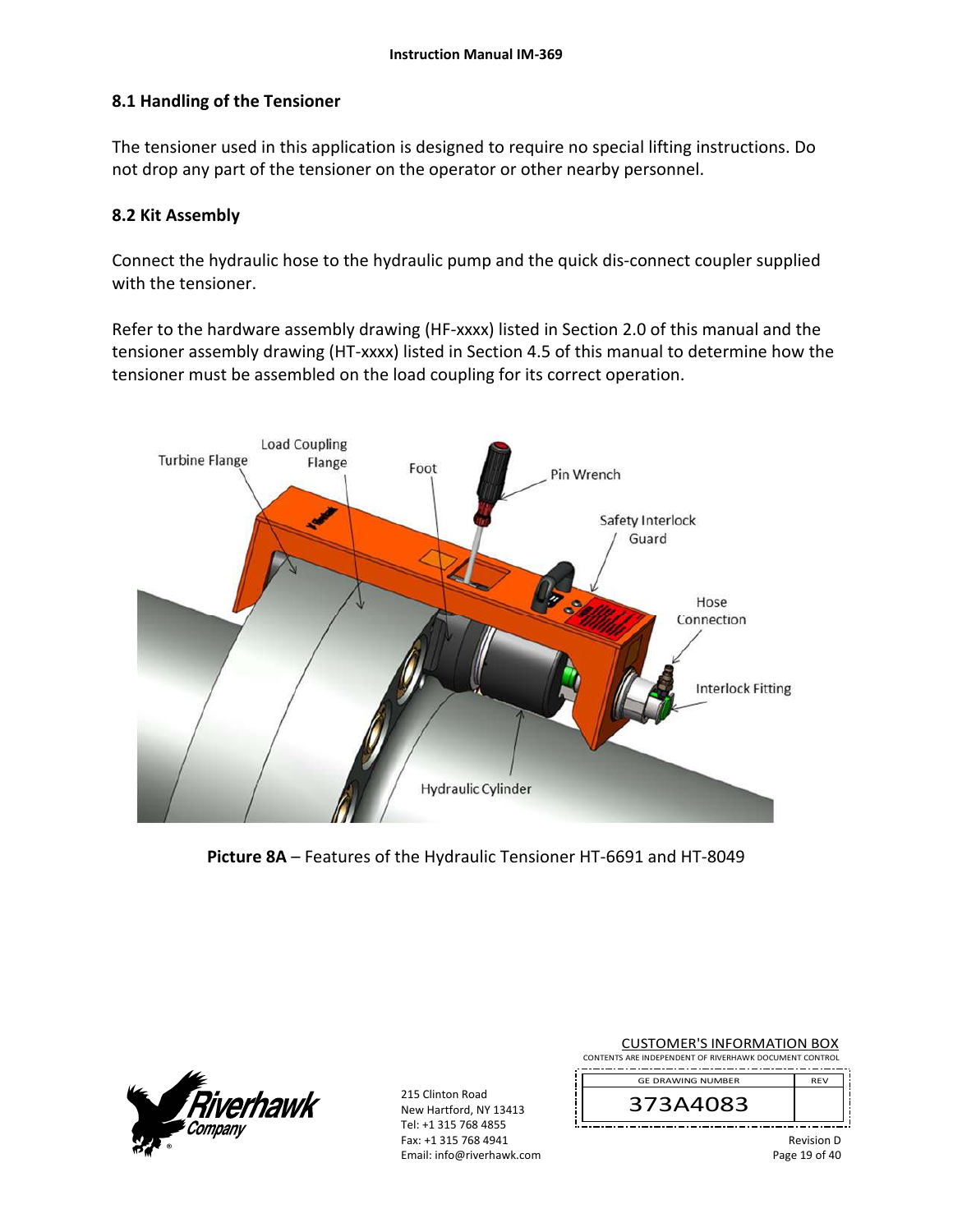#### **Instruction Manual IM‐369**



**Figure 8B –** Cross‐section View of Hydraulic Tensioner HT‐6691 and HT‐8049

**Note: Before threading the puller screw into the stud, carefully check the cleanliness of both the stud's and the puller screw's conical threads. Apply a light coat of clean turbine oil or a spray lubricant to the puller screw. Do not use "Never Seize" on the conical threads. This procedure will ease assembly and assure positive mating of the threads before tightening.** 

Assembly sequence is as follows:

- 1. Open the hydraulic return valve on the pump to allow hydraulic fluid to be pushed back from the puller tool into the pump reservoir. (This is automatic on the air‐operated hydraulic pump)
- 2. Place the spanner ring on the nut.
- 3. Install one puller screw release tape strip into end of the stud. (Appendix B2)
- 4. Insert the puller screw into the tapered thread of the stud and hand tighten. **Be sure not to cross‐thread the puller screw.** Some cases may require the use of the GT‐6516 puller screw shim kit to ease removal of puller screw after tensioning. Follow instruction manual IM‐336 (GE VENDOCS 373A4074) for use of puller screw shim kit.
- 5. Using an Allen wrench, tighten the puller screw and then back off the puller screw 1/2 a turn.



215 Clinton Road New Hartford, NY 13413 Tel: +1 315 768 4855 Fax: +1 315 768 4941 Email: info@riverhawk.com

| <b>CUSTOMER'S INFORMATION BOX</b>                      |  |  |  |
|--------------------------------------------------------|--|--|--|
| CONTENTS ARE INDEPENDENT OF RIVERHAWK DOCUMENT CONTROL |  |  |  |
| <b>GE DRAWING NUMBER</b>                               |  |  |  |
|                                                        |  |  |  |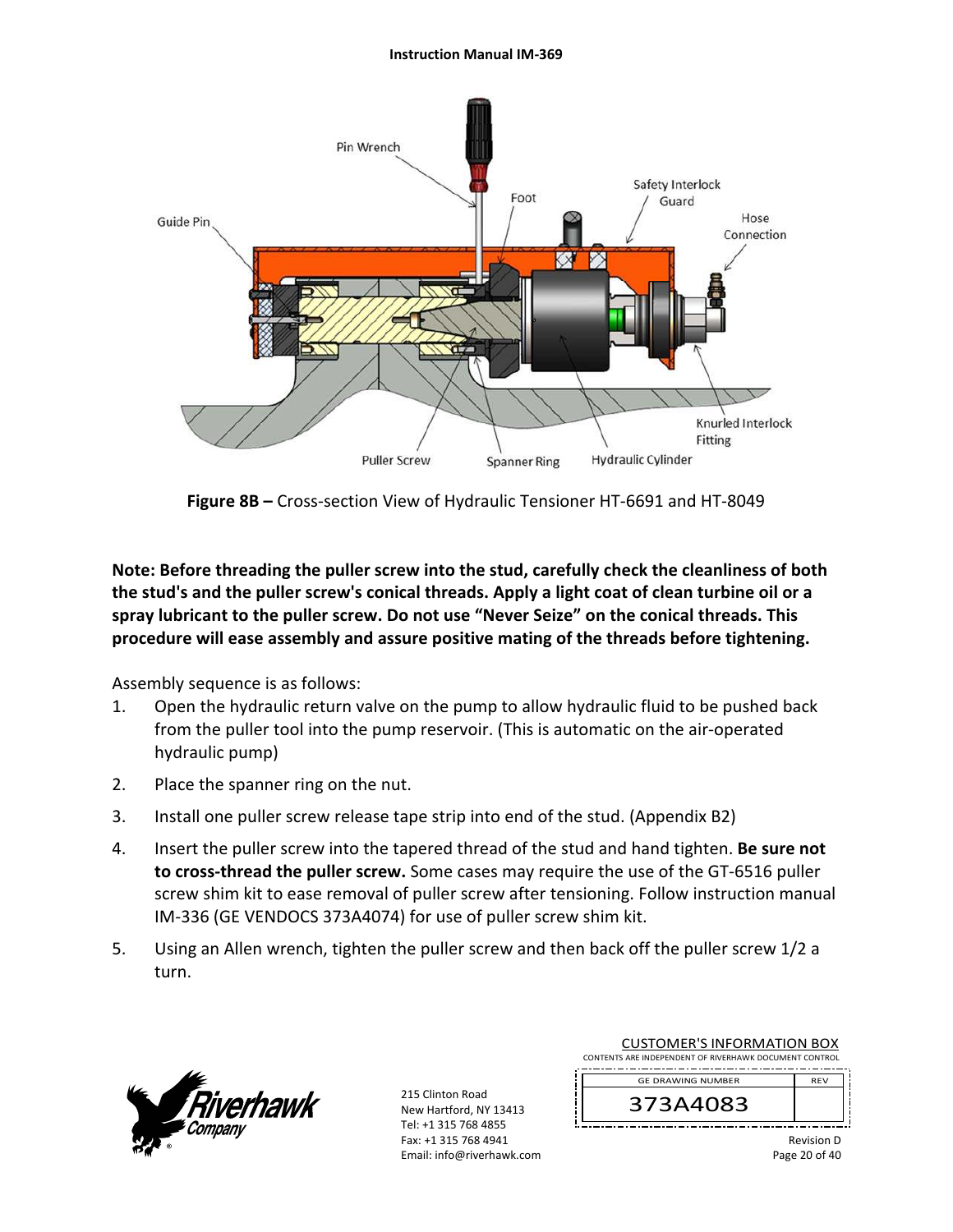- 6. Retighten the puller screw by hand until it is fully inserted. **DO NOT BACK OFF THE PULLER SCREW.**
- 7. Place the foot over the puller screw and orientate it into position.
- 8. Thread the tensioner onto the puller screw until it lightly stops. Please note that the internal stop inside the tensioner will cause a gap in between the foot and tensioner. The gap should be 1/16" [1.6mm] to 3/16"[4.8mm]. **DO NOT ATTEMPT TO TIGHTEN THE TENSIONER AGAINST THE FOOT.**
- 9. Place the guard over the tensioner and position the guide pin into the hole in the backside of the stud.
- 10. Tighten the knurled interlock fitting by hand until it firmly presses against the hydraulic cylinder. There should be no gap between the tensioner the interlock fitting.
- 11. Activate the custom connector from the rear of guard by pushing on the center with your thumb and pulling the tabs with your fore finger and middle finger. Push the assembly forward until it locks into the hydraulic cylinder. Release fingers from the tabs and then remove thumb, Ensure connection is firmly engaged or else the tensioner will not be connected to the pump.



**Picture 8C** ‐ Activation of the safety interlock

12. Connect the hydraulic pump to the tensioner. The tensioner should now be completely assembled and ready for use.



215 Clinton Road New Hartford, NY 13413 Tel: +1 315 768 4855 Fax: +1 315 768 4941 Email: info@riverhawk.com

| CUSTUIVIER STINFURIVIATION BUX                         |            |  |  |
|--------------------------------------------------------|------------|--|--|
| CONTENTS ARE INDEPENDENT OF RIVERHAWK DOCUMENT CONTROL |            |  |  |
| <b>GE DRAWING NUMBER</b>                               | <b>RFV</b> |  |  |
|                                                        |            |  |  |



CUSTOMER'S INFORMATION BOY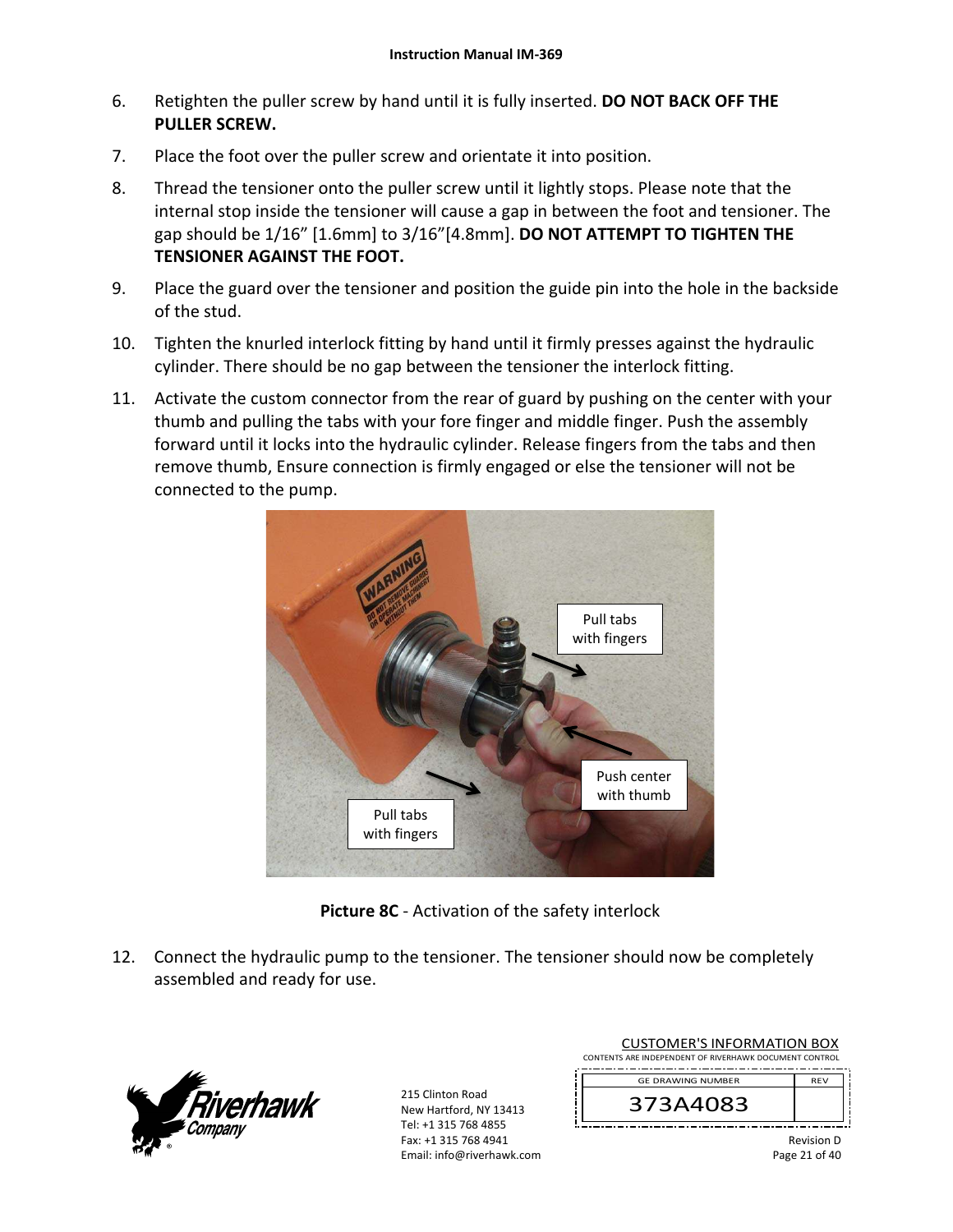# **9.0 Stud Tensioning**

The studs will be tensioned in two steps, at 50% pressure and at final pressure. Follow the tensioning sequence for each flange joint as defined on the record sheets found at the end of this manual.

# **9.1 Tensioning at 50% pressure**

After the tensioner is properly installed apply hydraulic pressure to the tool. Bring the pressure to the 50% level in accordance with the following table.

# **WARNING**

**The safety interlock guard must be in place at all times. Keep hands out of designated areas at all times when the tensioner is pressurized otherwise personal injury can occur.** 

# **CAUTION**

**Before threading the puller screw into the stud, carefully check the cleanliness of both the stud's and the puller screw's conical threads. Apply a light coat of clean turbine oil or a spray lubricant to the puller screw. This procedure will ease assembly and assure positive mating of the threads before tightening. Do not use "Never Seize" on the conical threads.** 

# **CAUTION**

**Do not exceed the maximum pressure marked on the tensioner. Excessive pressure can damage the stud and puller screw.** 

# **CAUTION**

**Do not tighten the nut while the tool is coming up to pressure; wait until pressure is achieved before attempting to tighten the nut with the spanner ring. If the tool is not properly installed, the tool could jump off the stud while coming up to pressure.** 

| <b>Flange Position</b>       | <b>Stud Size</b> | 50% Pressure | 50% Stretch    |
|------------------------------|------------------|--------------|----------------|
| Turbine to Coupling          | $2 - 3/4"$       | 10,000 psi   | Do not measure |
|                              | $[71$ mm         | [690 bar]    | Do not use     |
| <b>Coupling to Generator</b> | $2 - 3/4"$       | 10,000 psi   | Do not measure |
|                              | $[71$ mm]        | [690 bar]    | Do not use     |



215 Clinton Road New Hartford, NY 13413 Tel: +1 315 768 4855 Fax: +1 315 768 4941 Email: info@riverhawk.com ĺ

| CUSTUIVIER S INFORMATION BOA                           |  |  |  |
|--------------------------------------------------------|--|--|--|
| CONTENTS ARE INDEPENDENT OF RIVERHAWK DOCUMENT CONTROL |  |  |  |
| <b>RFV</b><br><b>GE DRAWING NUMBER</b>                 |  |  |  |
| 373A4083                                               |  |  |  |

CUSTOMER'S INFORMATION BOY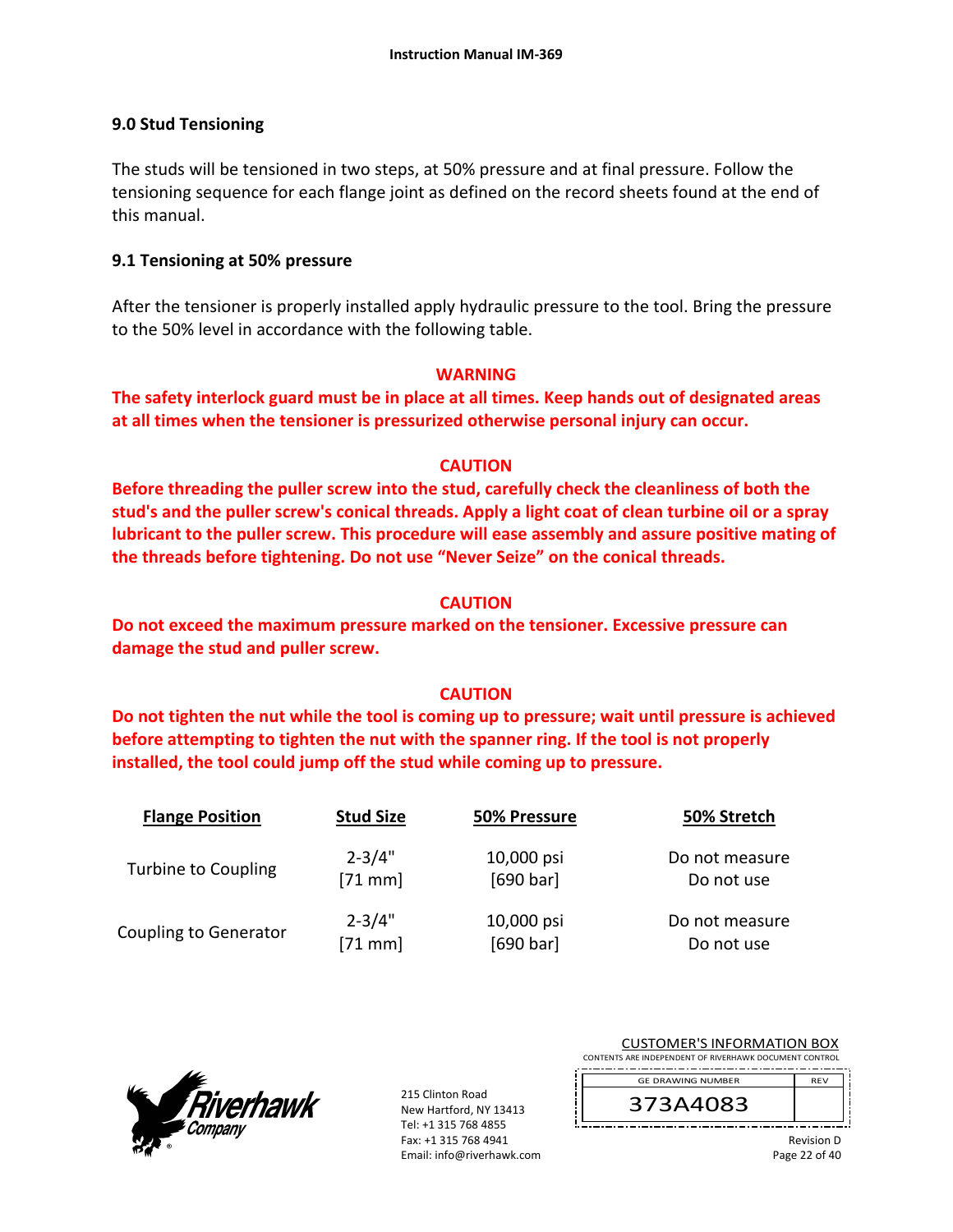# **9.2 Removing the Tensioner from an Installed Stud**

The tensioner removal is accomplished by the follows steps:

- 1. Release the hydraulic pressure by either releasing the hand switch on the AP‐0532 Pump Kit or by opening the valve on the Manual Pump Kit and leave the valve open.
- 2. Unscrew the knurled interlock fitting (clamping screw) at the end of the guard and remove the guard from the tensioner.
- 3. Unscrew the tensioner from puller screw.
- 4. Remove the foot from the puller screw.
- 5. Unscrew the puller screw using an Allen wrench. Tapping the Allen wrench with a hammer or the use of a 3-4' breaker bar may be necessary to loosen the puller screw. Do not use an impact wrench as this can damage the puller screw. (see note below)
- 6. Remove the spanner ring from the nut.
- 7. Move the tool to the next bolt hole following the tensioning pattern from the stretched record sheets at the end of this manual.

**Note**: If unable to remove puller screw from tensioned stud, reassemble tensioner onto stud and remove tension from stud returning it to its original unloaded state. Follow instruction manual IM‐336 (GE VENDOCS 373A4074) for procedure to tension studs using GT‐6516 puller screw installation shims. The latest revision may be obtained by contacting Riverhawk Company or thru www.riverhawk.com.

# **9.3 Tensioning at Final Pressure**

Repeat the pulling and tightening procedure stated above at full pressure. After all of the studs have been tensioned, measure the final stud length. The final pressure and required stretch values are listed in the following table.

# **WARNING**

**The safety interlock guard must be in place at all times. Keep hands out of designated areas at all times when the tensioner is pressurized otherwise personal injury can occur.** 

# **CAUTION**

**Before threading the puller screw into the stud, carefully check the cleanliness of both the stud's and the puller screw's conical threads. Apply a light coat of clean turbine oil or a spray lubricant to the puller screw. This procedure will ease assembly and assure positive mating of the threads before tightening. Do not use "Never Seize" on the conical threads.** 



215 Clinton Road New Hartford, NY 13413 Tel: +1 315 768 4855 Fax: +1 315 768 4941 Email: info@riverhawk.com

| <b>CUSTOMER'S INFORMATION BOX</b>                      |            |  |  |  |
|--------------------------------------------------------|------------|--|--|--|
| CONTENTS ARE INDEPENDENT OF RIVERHAWK DOCUMENT CONTROL |            |  |  |  |
|                                                        |            |  |  |  |
| <b>GE DRAWING NUMBER</b>                               | <b>RFV</b> |  |  |  |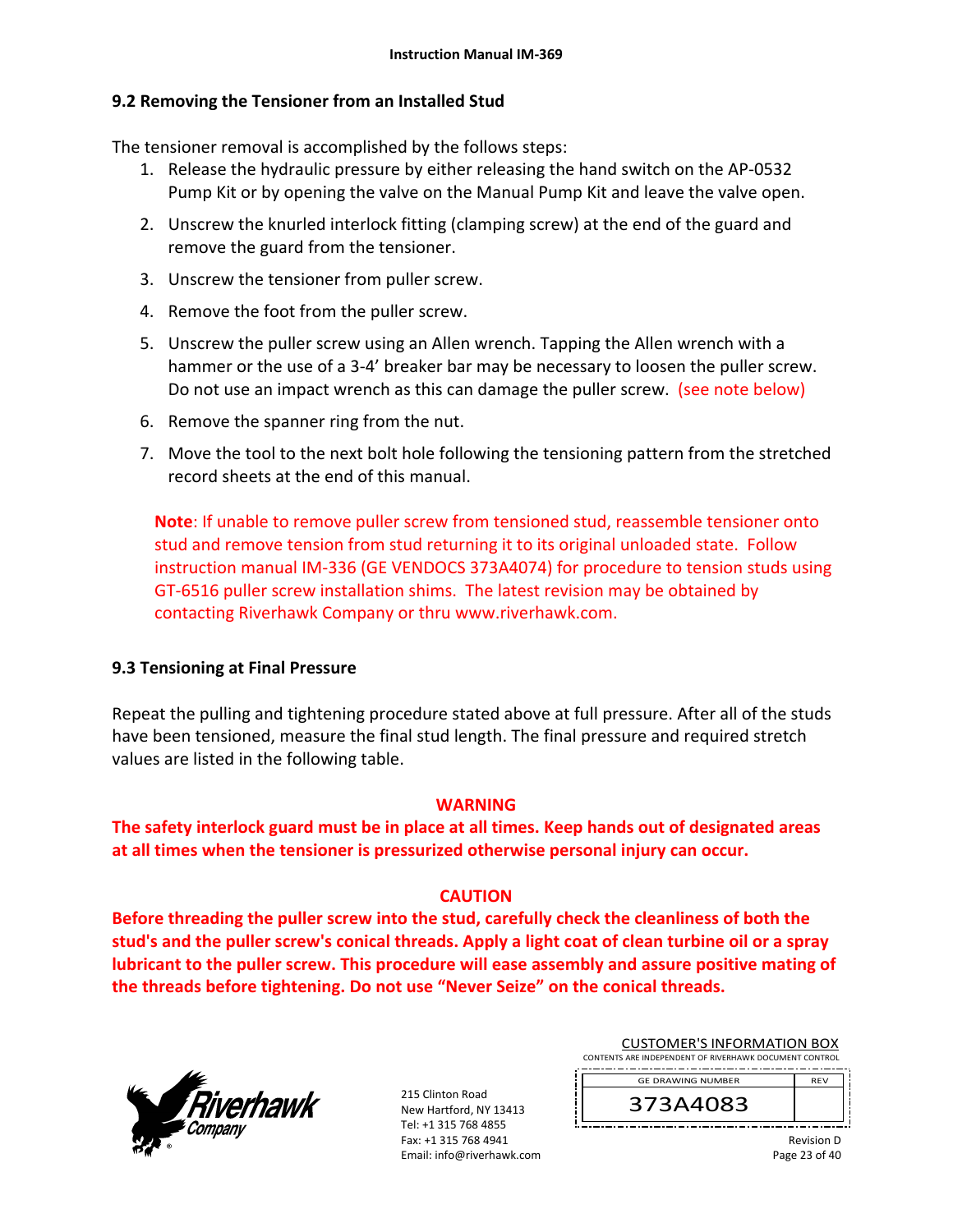#### **CAUTION**

**Do not exceed the maximum pressure marked on the tensioner. Excessive pressure can damage the stud and puller screw.** 

#### **CAUTION**

**Do not tighten the nut while the tool is coming up to pressure; wait until pressure is achieved before attempting to tighten the nut with the spanner ring. If the tool is not properly installed, the tool could jump off the stud while coming up to pressure.**

| <b>Flange Position</b>       | <b>Stud Size</b> | <b>Final Pressure</b> | <b>Final Stretch</b>                  |
|------------------------------|------------------|-----------------------|---------------------------------------|
| Turbine to Coupling          | $2 - 3/4"$       | 19,500 psi            | $0.011" - 0.013"$                     |
|                              | $[71$ mm         | [1345 bar]            | $[0.28 \text{ mm} - 0.33 \text{ mm}]$ |
| <b>Coupling to Generator</b> | $2 - 3/4"$       | 19,500 psi            | $0.011" - 0.013"$                     |
|                              | $[71$ mm]        | [1345 bar]            | $[0.28 \text{ mm} - 0.33 \text{ mm}]$ |

Firmly tighten the cylindrical nuts with approximately 20 ft∙lbs [27 N∙m] of torque using the pin wrench and spanner ring.

Incorrect stretch values can be corrected by uninstalling some or all of the selected studs. Re‐ measure the initial length of the studs and repeat the installation instructions studs. Excessive stretch variations can also be corrected by the same method.

Have final stretch values approved by the supervisor responsible for the installation.

#### **10.0 Thread Locking and Windage Plug Installation**



215 Clinton Road New Hartford, NY 13413 Tel: +1 315 768 4855 Fax: +1 315 768 4941 Email: info@riverhawk.com CUSTOMER'S INFORMATION BOX

CONTENTS ARE INDEPENDENT OF RIVERHAWK DOCUMENT CONTROL

373A4083 GE DRAWING NUMBER

> Revision D Page 24 of 40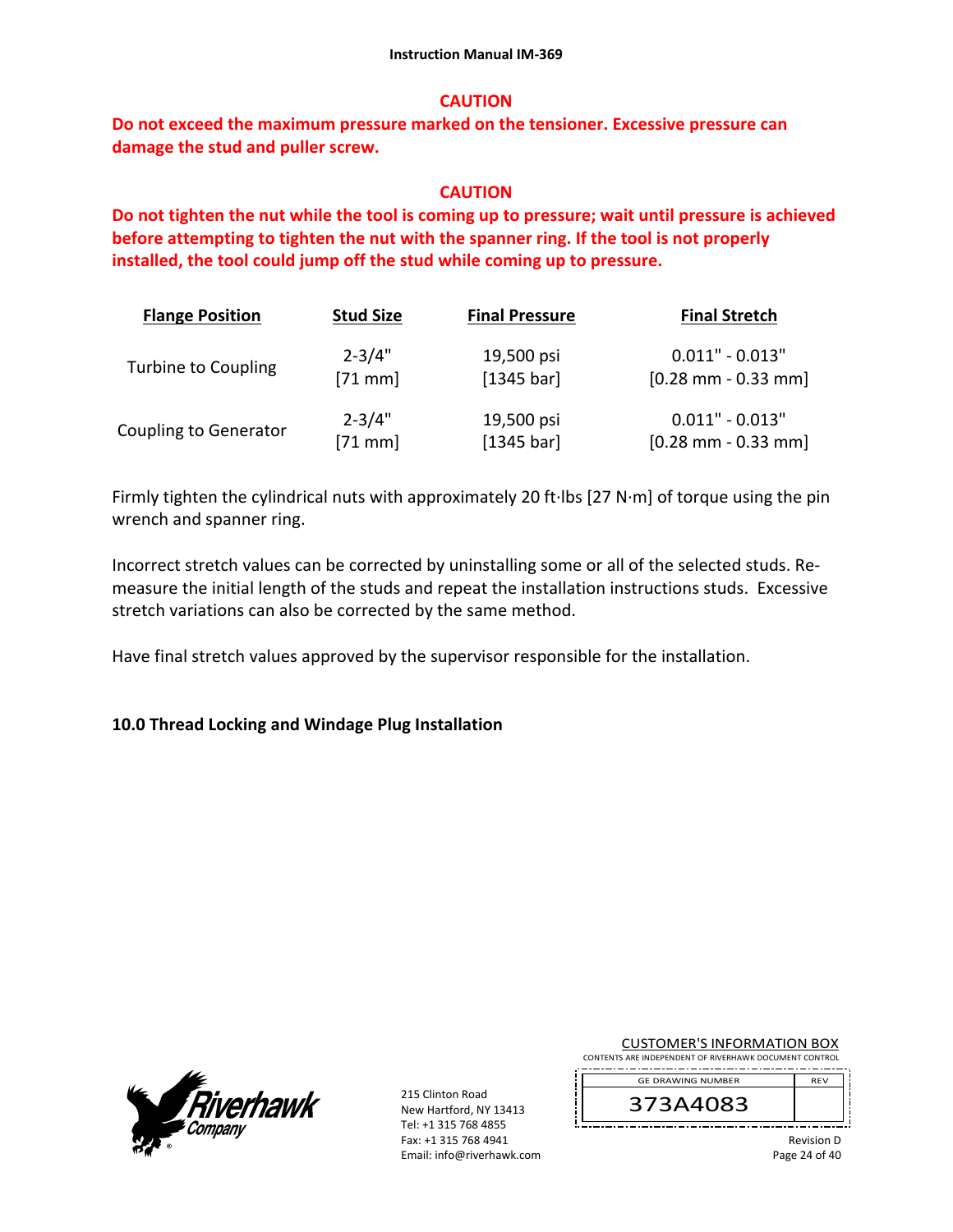# **10.1 Thread Locking**



**Picture 10A ‐** Riverhawk Locknut

Mechanical lock nuts have two set screws located in the top face. Before threading the nut onto the stud check to be certain the set screws are free to turn. Once the stud is tensioned, torque the set screws to the values specified in the following table. When seated and torqued to the values specified the load created by the set screw displaces the thread of the nut in the area of the web creating the desired locking action.

| <b>Stud Size</b>       | <b>Set Screw Size</b> | <b>Torque</b>                                        |  |
|------------------------|-----------------------|------------------------------------------------------|--|
| $2 - 3/4"$<br>$[71$ mm | $3/8$ "-24 UN         | $200$ in lbs - 250 in lbs<br>$[22.6 N·m - 28.2 N·m]$ |  |

# **10.2 Windage Plug Installation**

Refer to the hardware assembly drawing (HF-xxxx) listed in Section 2.0 of this manual to determine if windage plugs are required for the installation.



215 Clinton Road New Hartford, NY 13413 Tel: +1 315 768 4855 Fax: +1 315 768 4941 Email: info@riverhawk.com

| <b>CUSTOMER'S INFORMATION BOX</b>                           |  |  |
|-------------------------------------------------------------|--|--|
| <b>ITC ARE INIDERENIDENT OF BIVERHAMIK DOCUMENT CONTROL</b> |  |  |

CONTENTS ARE INDEPENDENT OF RIVERHAWK DOCUMENT CONTROL

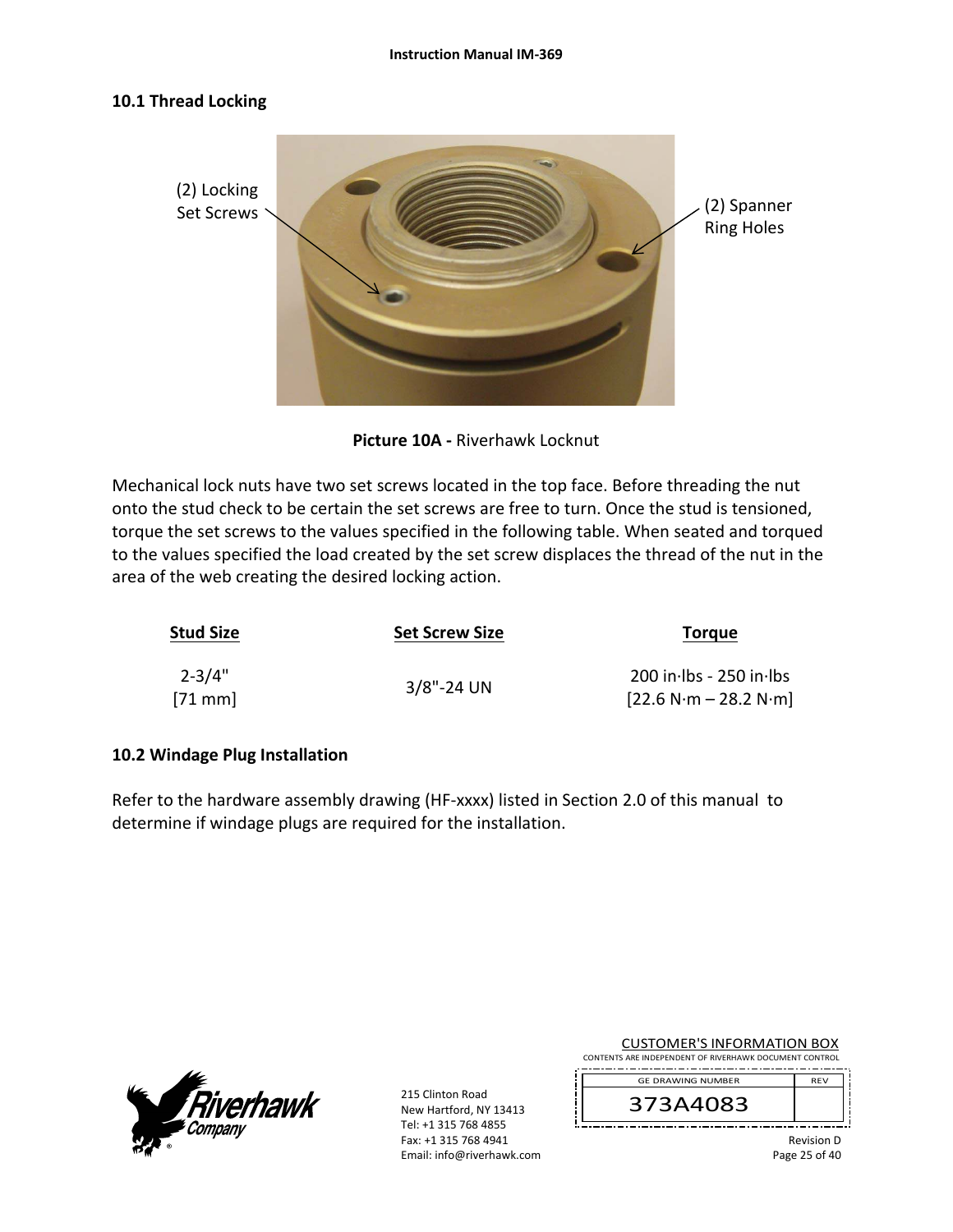#### **Instruction Manual IM‐369**



**Figure 10B** – Windage Plug Installation

# Tools Required:

 Torque Wrench. 1/2" Allen Driver for Windage plug. 1/8" Allen Driver for set screws.

- 1. Be sure internal threads in stud are clean and free from oil.
- 2. Insert Windage Plug Fully, Tighten to 200‐250 in‐lbs (22.6‐28.2 Nm) Torque
- 3. Tighten Set Screws to 80‐90 in‐lbs (3‐4 Nm) Torque
- 4. Caution Plug must rest a minimum of .12" (3 mm) below the face of the stud

Follow instruction manual IM‐157 (GE VENDOCS 373A4023) for installation procedure for the conical threads windage/balance plugs on Riverhawk studs. The latest revision may be obtained by contacting Riverhawk Company or thru www.riverhawk.com.

# **11.0 Stud and Nut Removal**

# **11.1 Handling of the Tensioner**

Proper lifting techniques must be used when handling the heavier parts of the assembly. Do not drop any part of the tensioner on the operator or other nearby personnel.



215 Clinton Road New Hartford, NY 13413 Tel: +1 315 768 4855 Fax: +1 315 768 4941 Email: info@riverhawk.com

| <b>CUSTOMER'S INFORMATION BOX</b>                      |  |  |  |
|--------------------------------------------------------|--|--|--|
| CONTENTS ARE INDEPENDENT OF RIVERHAWK DOCUMENT CONTROL |  |  |  |
| <b>RFV</b><br><b>GE DRAWING NUMBER</b>                 |  |  |  |
|                                                        |  |  |  |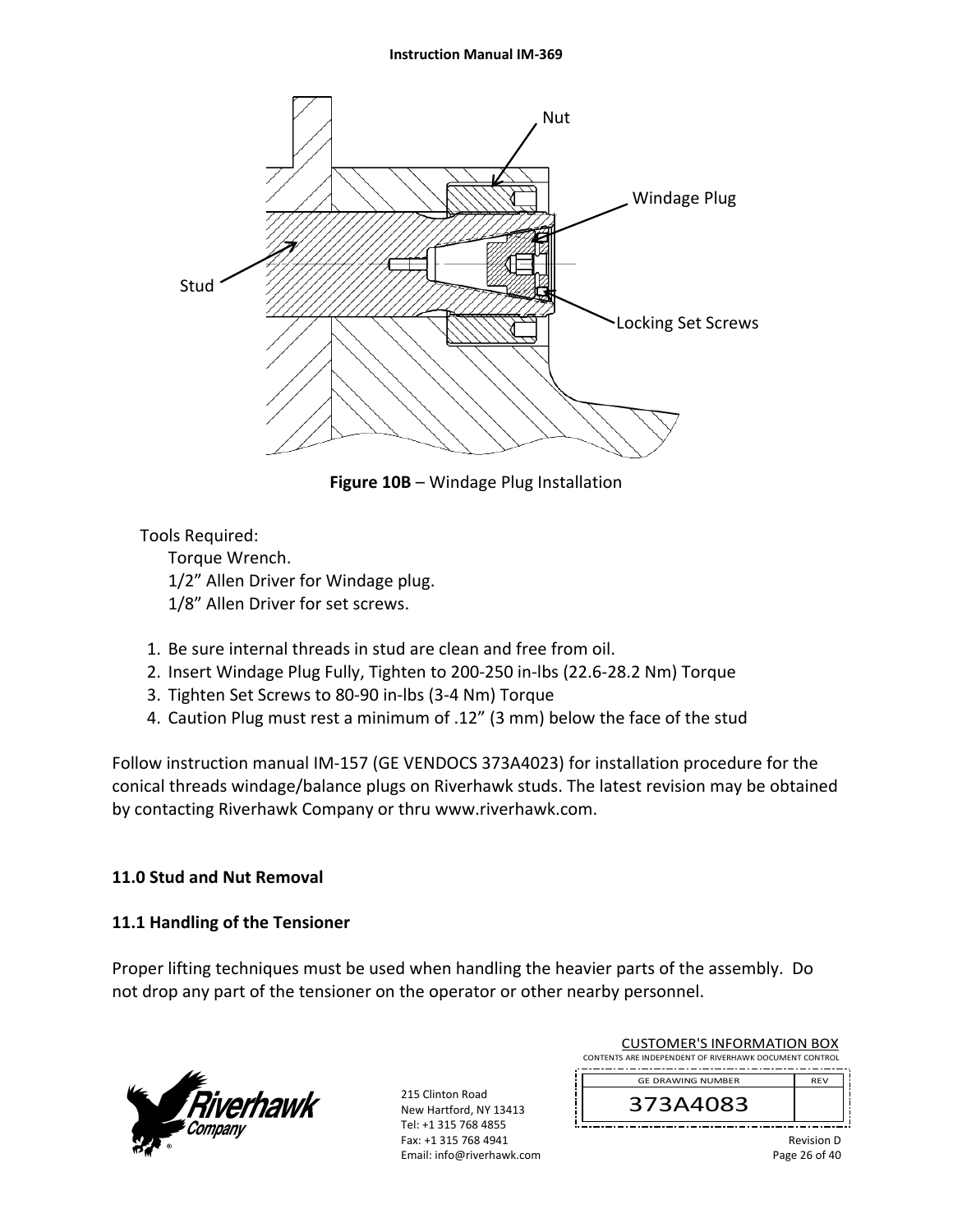#### **11.2 Stud and Nut Removal**

#### **WARNING**

**The safety cage must be in place at all times. Keep hands out of designated areas at all times when the tensioner is pressurized otherwise personal injury can occur.** 

#### **CAUTION**

**Before threading the puller screw into the stud, carefully check the cleanliness of both the stud's and the puller screw's conical threads. Apply a light coat of clean turbine oil or a spray lubricant to the puller screw. This procedure will ease assembly and assure positive mating of the threads before tightening. Do not use "Never Seize" on the conical threads.** 

# **CAUTION**

**Do not exceed the maximum pressure marked on the tensioner. Excessive pressure can damage the stud and puller screw.** 

# **CAUTION**

**Do not tighten the nut while the tool is coming up to pressure; wait until pressure is achieved before attempting to tighten the nut with the spanner ring. If the tool is not properly installed, the tool could jump off the stud while coming up to pressure.** 

Refer to the hardware assembly drawing (HF-xxxx) listed in Section 2.0 of this manual and the tensioner assembly drawing (HT‐xxxx) listed in Section 4.5 of this manual to determine how the tensioner must be assembled on the load coupling for its correct operation.

Section 8.0 contains diagrams of the tensioner equipment.

Disassembly sequence is as follows:

- 1. If present, remove the windage plugs from the studs by reversing the installation instructions from section 10.2. It may be necessary to use two Allen wrenches: one to stop the windage plug from rotating, one to remove the set screws. Do not misplace the set screws.
- 2. Using a wire brush (GT‐4253) and shop air, clean the internal tapered thread of the stud to remove any debris/deposits which may have accumulated during service. Do not continue until ALL debris is removed from the threads. Follow instruction manual IM‐220 (GE VENDOCS 373A4025) for cleaning procedure of the conical threads on Riverhawk studs. The latest revision may be obtained by contacting Riverhawk Company or thru www.riverhawk.com.



215 Clinton Road New Hartford, NY 13413 Tel: +1 315 768 4855 Fax: +1 315 768 4941 Email: info@riverhawk.com

| CUSTUIVIER STINFURIVIATION BUX                         |            |
|--------------------------------------------------------|------------|
| CONTENTS ARE INDEPENDENT OF RIVERHAWK DOCUMENT CONTROL |            |
|                                                        |            |
| <b>GE DRAWING NUMBER</b>                               | <b>RFV</b> |

CUSTOMER'S INFORMATION BOY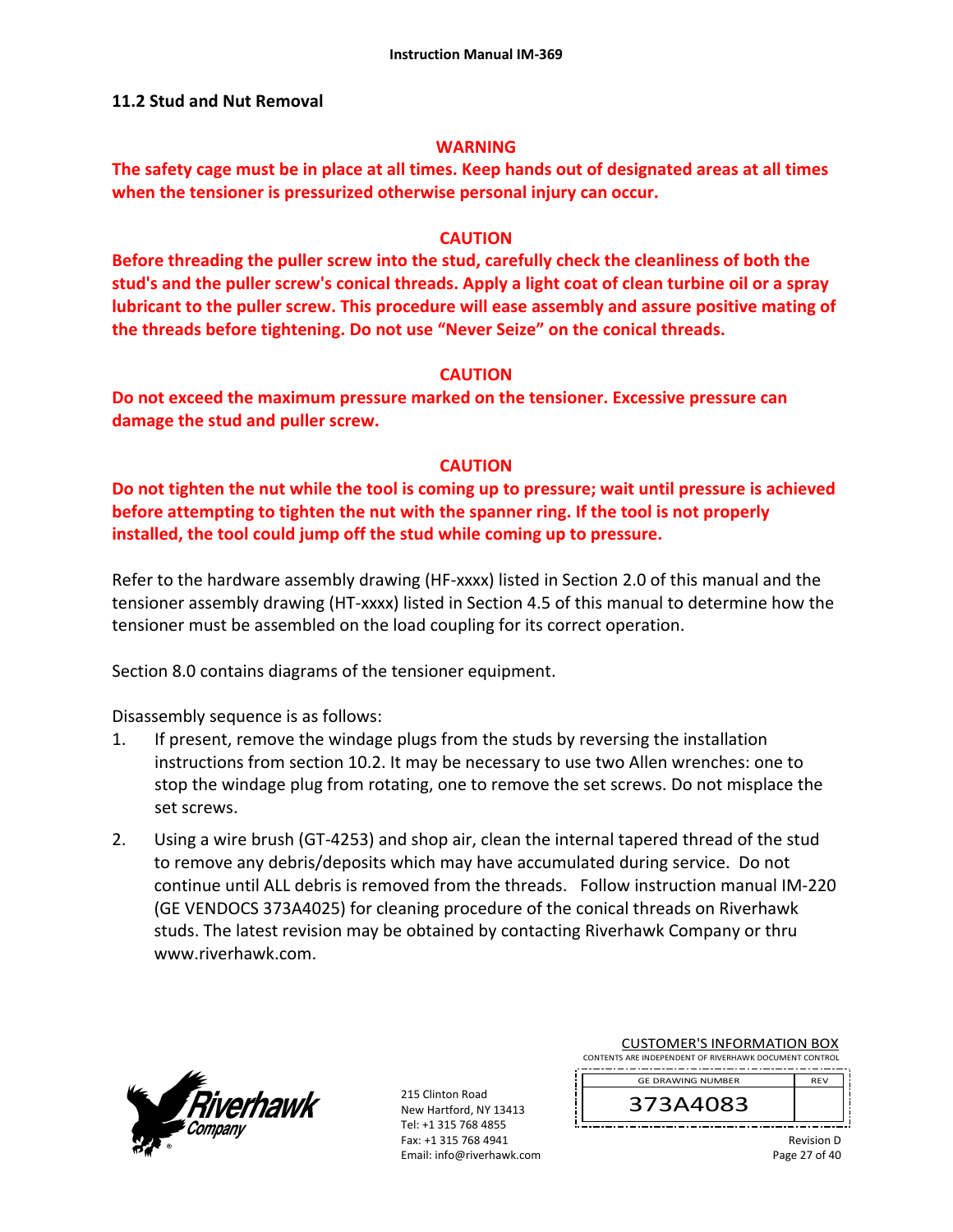#### **WARNING**

# **Do not use a hydraulic tensioner to remove a stud with damaged conical threads.**

3. With an Allen-wrench loosen the two locking set screws but do not remove from the nut.



**Picture 11A** ‐ Loosening of a nut's set screws

- 4. Place the spanner ring on the nut.
- 5. Insert the puller screw into the tapered thread of the stud and hand tighten. **Be sure not to cross‐thread the puller screw.** (do not use puller screw shim kit during disassembly)
- 6. Using an Allen wrench, tighten the puller screw and then back off the puller screw 1/2 a turn.
- 7. Hand tighten the puller screw by hand until it is fully inserted. **DO NOT BACK OFF THE PULLER SCREW.**
- 8. Place the foot over the puller screw and orientate it into position
- 9. Thread the tensioner onto the puller screw until it stops. Please note that the internal stop inside the tensioner will cause a gap in between the foot and tensioner. The gap should be 1/16" [1.6mm] to 3/16"[4.8mm]. **DO NOT ATTEMPT TO TIGHTEN THE TENSIONER AGAINST THE FOOT.**
- 10. Place the guard over the tensioner and position the guide pin into the hole in the backside of the stud.
- 11. Tighten the knurled interlock fitting by hand until it firmly presses against the hydraulic cylinder. There should be no gap between the tensioner the interlock fitting.
- 12. Activate the custom connector from the rear of guard by pushing on the center with your thumb and pulling the tabs with your fore finger and middle finger. Push the assembly



215 Clinton Road New Hartford, NY 13413 Tel: +1 315 768 4855 Fax: +1 315 768 4941 Email: info@riverhawk.com

| <b>CUSTOMER'S INFORMATION BOX</b>                      |            |  |  |  |
|--------------------------------------------------------|------------|--|--|--|
| CONTENTS ARE INDEPENDENT OF RIVERHAWK DOCUMENT CONTROL |            |  |  |  |
| <b>GE DRAWING NUMBER</b>                               | <b>RFV</b> |  |  |  |
|                                                        |            |  |  |  |

Revision D Page 28 of 40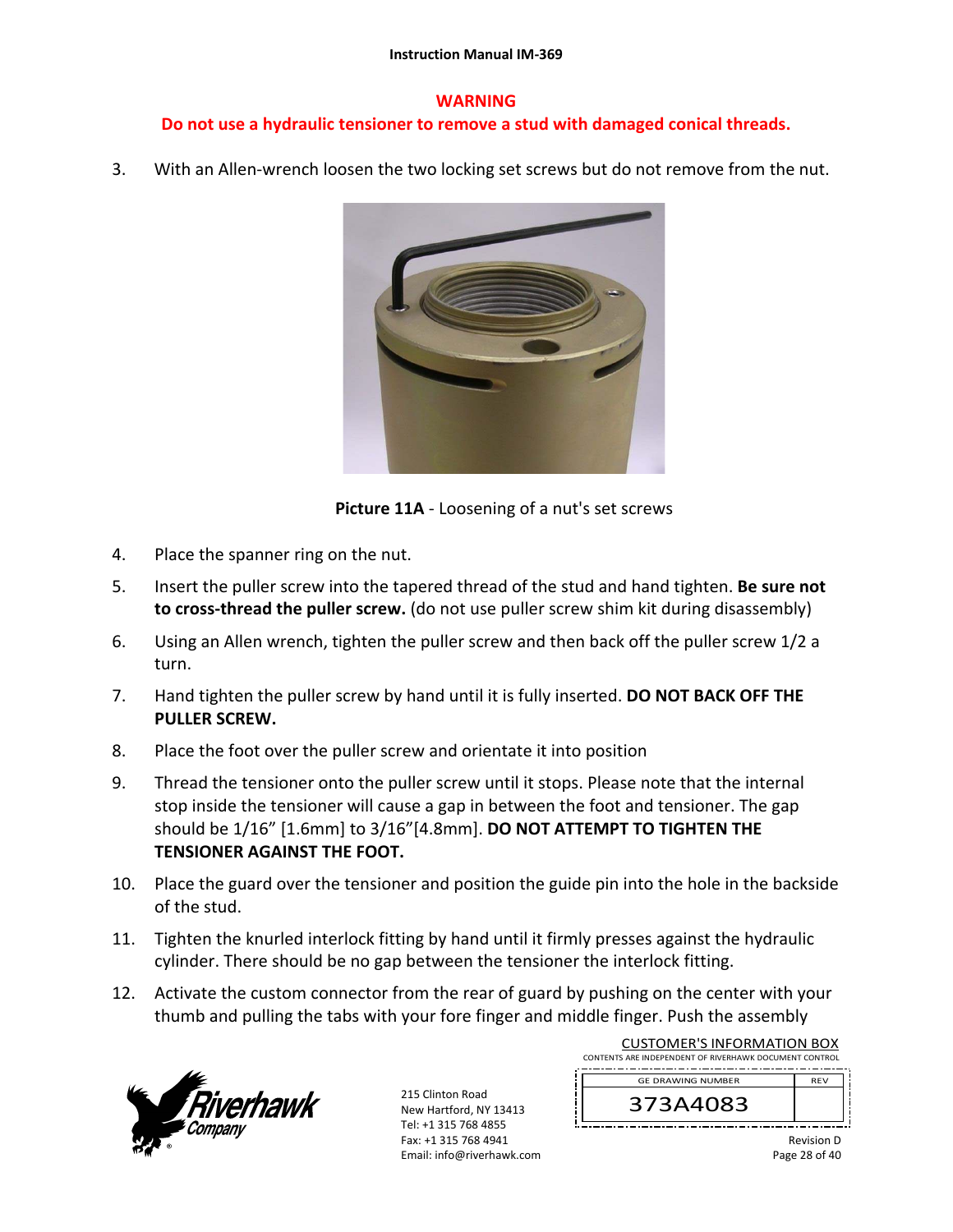forward until it locks into the tensioner. Release fingers from the tabs and then remove thumb, Ensure connection is firmly engaged or else the tensioner will not be connected to the pump.



**Picture 11B** ‐ Activation of the safety interlock

- 13. Connect the hydraulic hose from the hydraulic pump to the interlock fitting on the tensioner guard.
- 14. Open the hydraulic return valve on the pump to allow hydraulic fluid to be pushed back from the puller tool into the pump reservoir. (This is automatic on the air‐operated hydraulic pump)
- 15. Apply the appropriate hydraulic pressure per this table.

| <b>Flange Position</b>       | <b>Stud Size</b>        | <b>Final Pressure</b>    |
|------------------------------|-------------------------|--------------------------|
| <b>Turbine to Coupling</b>   | $2 - 3/4"$<br>$[71$ mm  | 19,500 psi<br>[1345 bar] |
| <b>Coupling to Generator</b> | $2 - 3/4"$<br>$[71$ mm] | 19,500 psi<br>[1345 bar] |

- 16. Turn the spanner ring with the pin wrench. Loosen and turn the nut approximately 3/4 of a turn.
- 17. Release the hydraulic pressure.



215 Clinton Road New Hartford, NY 13413 Tel: +1 315 768 4855 Fax: +1 315 768 4941 Email: info@riverhawk.com

| <b>CUSTOMER'S INFORMATION BOX</b>                      |            |  |  |  |
|--------------------------------------------------------|------------|--|--|--|
| CONTENTS ARE INDEPENDENT OF RIVERHAWK DOCUMENT CONTROL |            |  |  |  |
| <b>GE DRAWING NUMBER</b>                               | <b>RFV</b> |  |  |  |
| $3$ $\Delta$ 4 $\Gamma$                                |            |  |  |  |

Revision D Page 29 of 40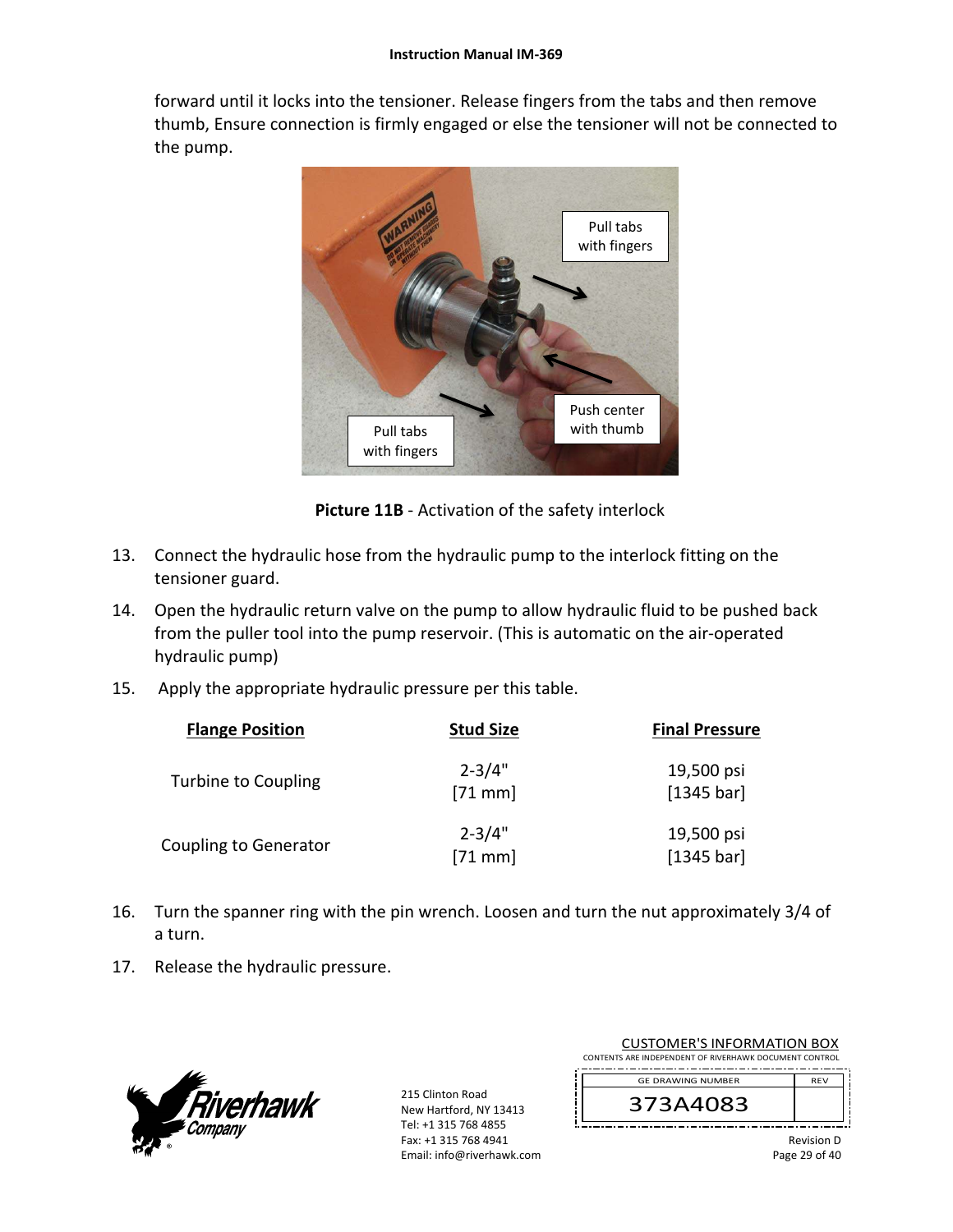# **11.3.1 Removing the Tensioner from a Stud**

The tensioner removal is accomplished by the follows steps:

- 1. Release the hydraulic pressure by either releasing the hand switch on the AP‐6048 Pump Kit or by opening the valve on the Manual Pump Kit and leave the valve open.
- 2. Unscrew the knurled interlock fitting at the end of the guard and remove the guard from the tensioner.
- 3. Unscrew the tensioner from puller screw.
- 4. Remove the foot the puller screw.
- 5. Unscrew the puller screw using an Allen wrench. Tapping the Allen wrench with a hammer or the use of a 3‐4' breaker bar may be necessary to loosen the puller screw. Do not use an impact wrench as this can damage the puller screw.
- 6. Remove the spanner ring from the nut.
- 7. Move the tool to the next bolt hole in the pattern.

# **12.0 Storage Instructions**

Follow these directions to properly store your hydraulic tensioner and hydraulic pump kit for long term storage and shipment.

If any damage is observed, contact the Riverhawk Company to schedule a maintenance inspection.

# **12.1 Hydraulic Pump Kit Storage**

Refer to the Hydraulic Pump Kit Instruction Manual, IM‐293 (GE VENDOC 373A4058). The latest revision may be obtained by contacting Riverhawk Company or thru www.riverhawk.com.

# **12.2 Hydraulic Tensioner Storage**

Check the tensioner for any damage

- 1. Clean puller screw and check for any debris and dents.
- 2. Knurled interlock fitting should be clean and free to rotate.
- 3. Inspect the tensioner guard for any signs of damage. Bent guards must be replaced.



215 Clinton Road New Hartford, NY 13413 Tel: +1 315 768 4855 Fax: +1 315 768 4941 Email: info@riverhawk.com

| <b>CUSTOMER'S INFORMATION BOX</b>                      |            |  |  |
|--------------------------------------------------------|------------|--|--|
| CONTENTS ARE INDEPENDENT OF RIVERHAWK DOCUMENT CONTROL |            |  |  |
| <b>GE DRAWING NUMBER</b>                               | <b>RFV</b> |  |  |
| 373A4083                                               |            |  |  |

Revision D Page 30 of 40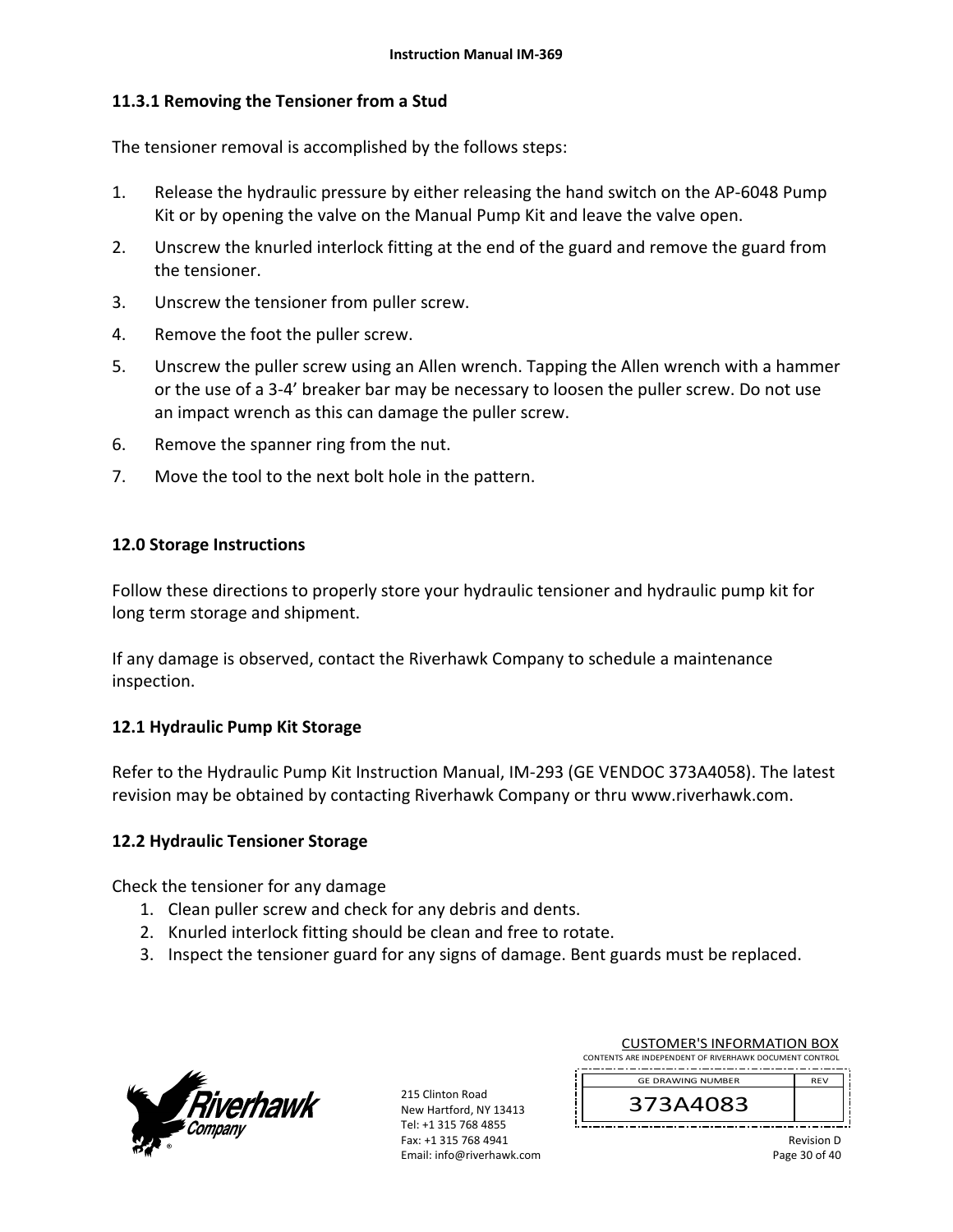If any damage is observed, contact the Riverhawk Company to schedule a maintenance inspection.

Place the protective plastic cap on the guard's knurled interlock fitting.

Coat the hydraulic tensioner with a light coat of oil and place the tensioner into the original shipping container.

# **12.3 Store shipping container**

Secure the hydraulic pump and hydraulic tensioner into the original shipping containers using the supplied wood braces.

Seal the original shipping container and store under shelter and protected from moisture, sand, and grit.

# **13.0 Frequently Asked Questions**

This section contains some frequently asked questions and problems. If the steps listed here do not solve your problem, contact the Riverhawk Company thru our website, email, or phone call.

- **Q:**  Can I rent a hydraulic tensioner kit?
- **A:**  Yes, Riverhawk has rental tensioner kits available for most of our hydraulic tensioners.
- **Q:**  A tensioner has pulled itself out of the stud's conical threads. Can I continue using a tensioner on this stud?
- **A:**  No. Both the tensioner and the stud may have been damaged and must be removed from the work area. If the stud is tensioned, a Nut Buster repair kit, from Riverhawk, must be used to remove the damaged stud by drilling out the nut. Leaving a damaged stud in place will lead to a safety hazard on future outages.

Riverhawk can supply a replacement stud and nut based on the initial weight certification supplied with the hardware set (see section 4.2). The damaged tensioner should also be returned to Riverhawk for inspection and repair.



215 Clinton Road New Hartford, NY 13413 Tel: +1 315 768 4855 Fax: +1 315 768 4941 Email: info@riverhawk.com

| COSTONIER STINI ORIVIATION DOA                         |            |  |  |  |
|--------------------------------------------------------|------------|--|--|--|
| CONTENTS ARE INDEPENDENT OF RIVERHAWK DOCUMENT CONTROL |            |  |  |  |
| <b>GE DRAWING NUMBER</b>                               | <b>RFV</b> |  |  |  |
|                                                        |            |  |  |  |

CUSTOMER'S INFORMATION ROY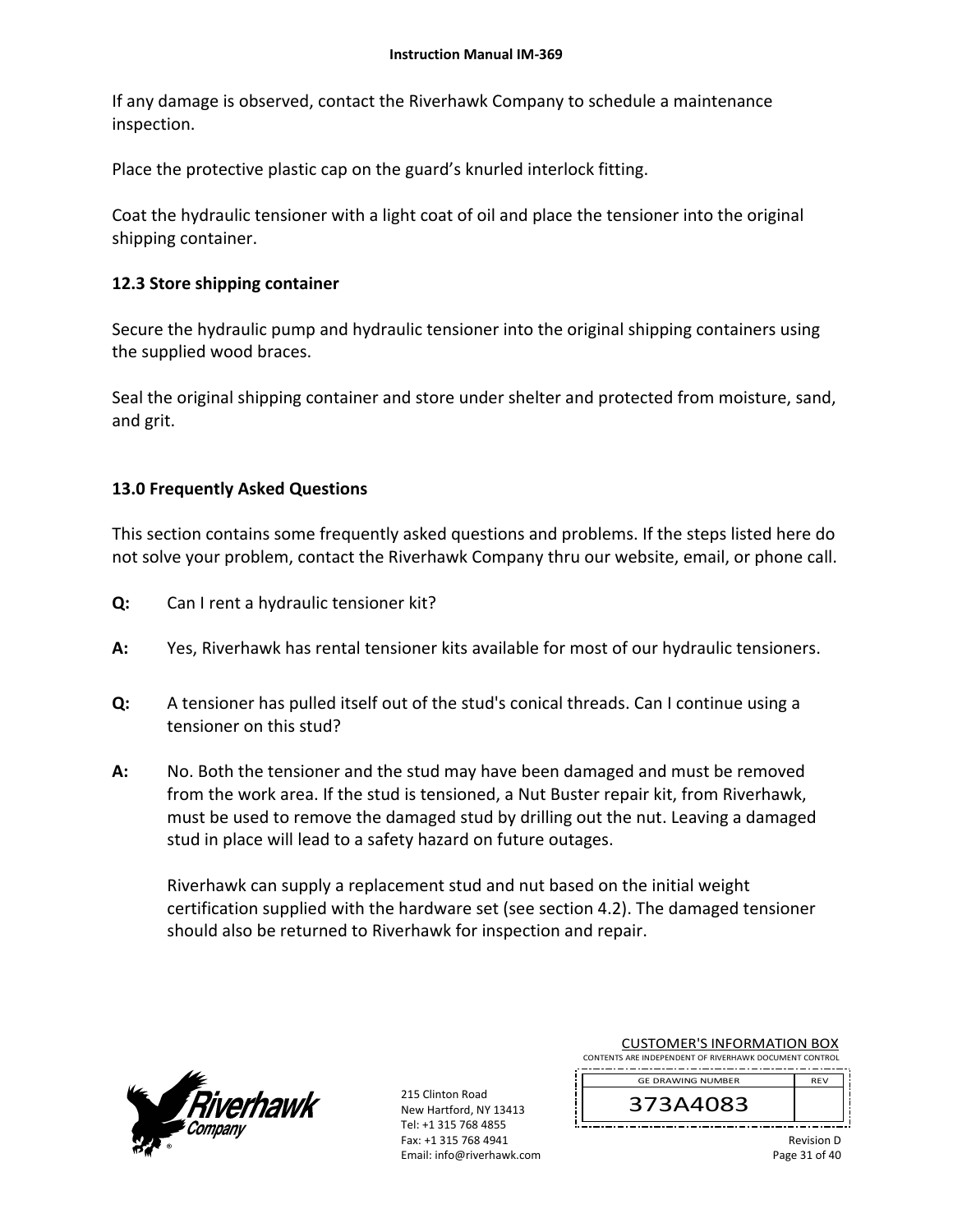If a stud must be left in place, paint the damaged stud with a generous amount of indelible, bright‐colored paint. Notify the appropriate GE Safety and Service personnel. Note the location of the damaged stud in the services notes for the machine.

- **Q:**  The hydraulic tensioner has been taken up to its final pressure. The final stretch length is short of the final stretch target. What is the next step?
- **A:**  Do not increase the hydraulic pressure. Check if the hydraulic pump is set to the right pressure. Install the tensioner and re‐pressurize the tensioner to the final pressure then recheck the stretch measurement. If the stretch value is still short, remove the stud from the hole and re-measure the stud's initial length then try to install the stud again.
- **Q:**  The hydraulic tensioner has been taken up to its final pressure. The final stretch length is larger than the final stretch target. What is the next step?
- **A:**  Remove the stud from the bolt hole. Check if the hydraulic pump is set to the right pressure. Re‐measure the stud's initial length then try to install the stud again.
- **Q:**  The tensioner is at its final pressure, but the nut cannot be loosened.
- **A:**  If the nuts cannot be loosened at the final pressure, continually increasing up to tensioner maximum, the pressure will not help and can be dangerous and in some cases make it harder to remove the nut. Check the nut to see if its set screws have been loosened. Check for and remove any corrosion around the nut's threads.
- **Q:**  How do I clean the conical threads on a stud?
- **A:**  The conical threads are best cleaned using a spiral wound brass brush in a drill as described in section 5.2.2
- **Q:**  During the initial steps of removing a tensioned stud, the stick-out length is found to be wrong.
- **A:**  Do not proceed. Contact Riverhawk for assistance. With the wrong stick-out length, the hydraulic tensioner has a limited stroke and may not work properly and can be damaged.



215 Clinton Road New Hartford, NY 13413 Tel: +1 315 768 4855 Fax: +1 315 768 4941 Email: info@riverhawk.com

| COSTOIVIER STINI ONIVIATION BOA                        |            |  |  |  |
|--------------------------------------------------------|------------|--|--|--|
| CONTENTS ARE INDEPENDENT OF RIVERHAWK DOCUMENT CONTROL |            |  |  |  |
| <b>GE DRAWING NUMBER</b>                               | <b>RFV</b> |  |  |  |
|                                                        |            |  |  |  |

CUSTOMER'S INFORMATION ROY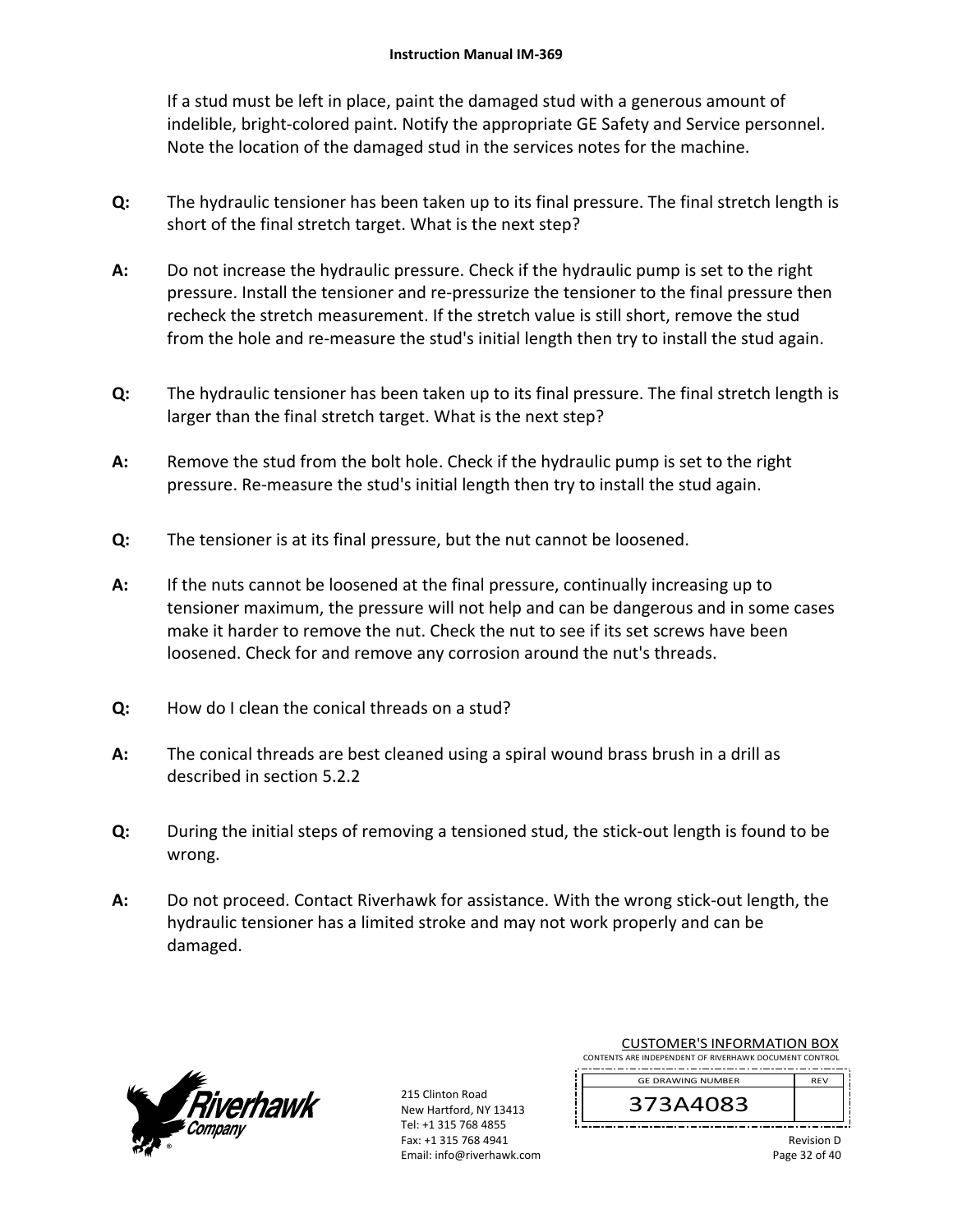- **Q:**  The hydraulic pump appears to be leaking.
- **A:**  Check the hose connection to the hydraulic pump. If the 1/4" high pressure fitting is not assembled correctly as shown in section 7.2, it may look like the pump is leaking. If the problem continues, it may be necessary to open the pump kit. Contact Riverhawk for guidance.
- **Q:**  The hydraulic hose has a collar on it that can't be moved by hand
- **A:**  The hydraulic fitting is shown in section 7.2. The collar is sometimes held in place with a thread locking compound. This prevents the collar from moving too easily. It may be necessary to adjust this collar with a set of vise‐grip pliers. Be careful to not strip the threads off the tube or hose end.

| Revision<br>Letter | Effective Date | Description                                                                          |
|--------------------|----------------|--------------------------------------------------------------------------------------|
| D                  | May 13, 2022   | Inserted Appendices B1, B2, and B3                                                   |
| C                  | Apr 5, 2022    | Updated EC Declaration of Conformity; Added UKCA<br><b>Declaration of Conformity</b> |
| B                  | Oct 27, 2017   | 126T7078 application used HT-6691                                                    |
| A                  | Sep 18, 2017   | Added GE 126T7078 to title page and section 2                                        |
|                    | Feb 26, 2015   | Released                                                                             |

# **14.0 Revision History**



215 Clinton Road New Hartford, NY 13413 Tel: +1 315 768 4855 Fax: +1 315 768 4941 Email: info@riverhawk.com

#### CUSTOMER'S INFORMATION BOX

CONTENTS ARE INDEPENDENT OF RIVERHAWK DOCUMENT CONTROL

REV 373A4083 GE DRAWING NUMBER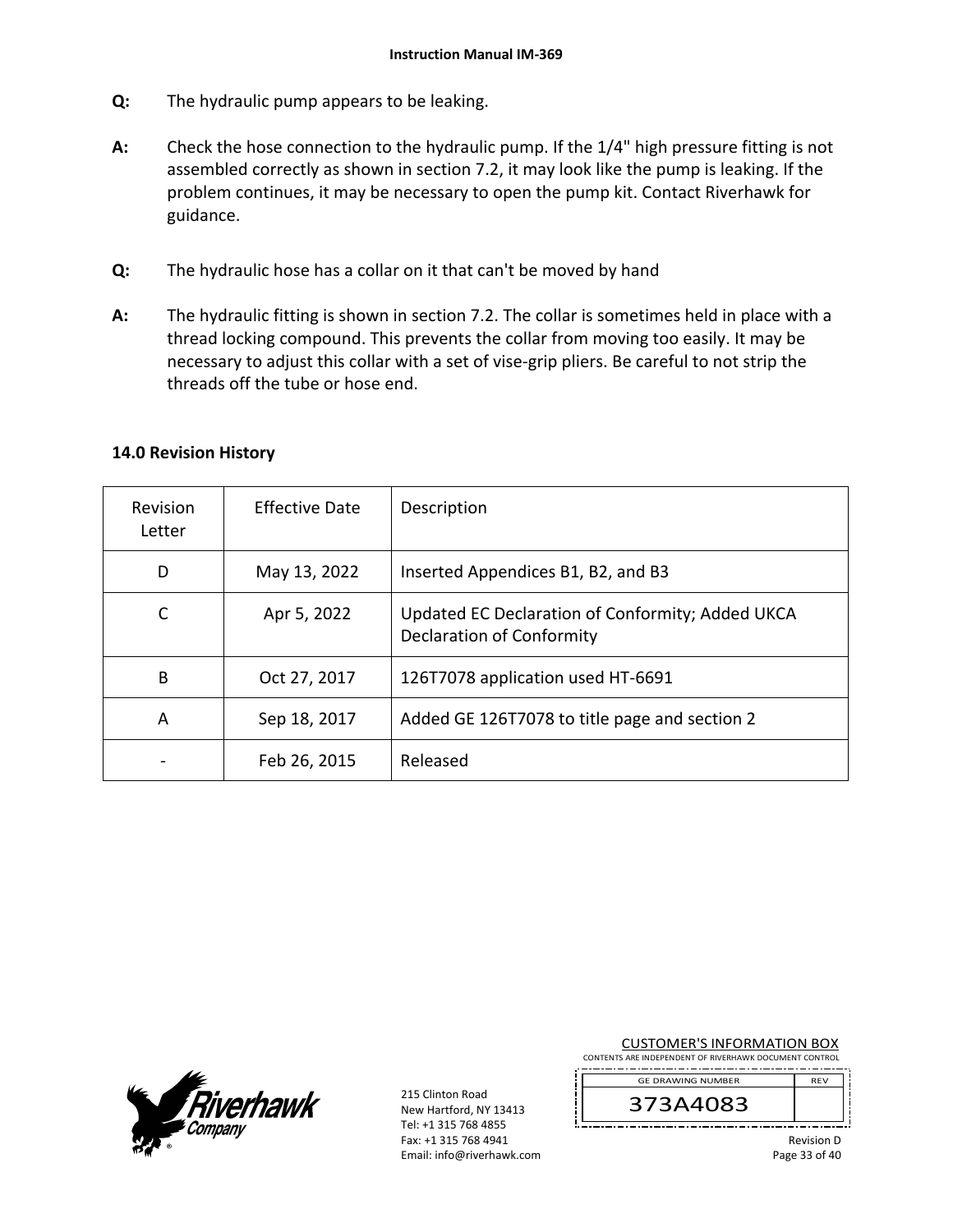#### **Appendix A1**

# **EC Declaration of Conformity**

| Manufacturer: | Riverhawk Company           |
|---------------|-----------------------------|
| Address:      | 215 Clinton Road            |
|               | New Hartford, NY 13413, USA |

The hydraulic pump and bolt tensioning tool described in this manual are used for installing and applying tension to large bolts that are specifically designed by Riverhawk Company to be tensioned hydraulically.

All applicable sections of European Directive 2006/42/EC for machinery have been applied and fulfilled in the design and manufacture of the hydraulic pump and bolt tensioning tool described in this manual. Reference also ISO 12100:2010, ISO 4413:2010, and ISO 4414:2010.

Furthermore, this equipment has been manufactured under the Riverhawk quality system per EN ISO 9001:2015

Consult the Declaration of Conformance included with the shipment of this equipment that identifies the authorized Riverhawk representative, applicable serial numbers, and appropriate signature.



215 Clinton Road New Hartford, NY 13413 Tel: +1 315 768 4855 Fax: +1 315 768 4941 Email: info@riverhawk.com

CUSTOMER'S INFORMATION BOX CONTENTS ARE INDEPENDENT OF RIVERHAWK DOCUMENT CONTROL

373A4083 GE DRAWING NUMBER

> Revision D Page 34 of 40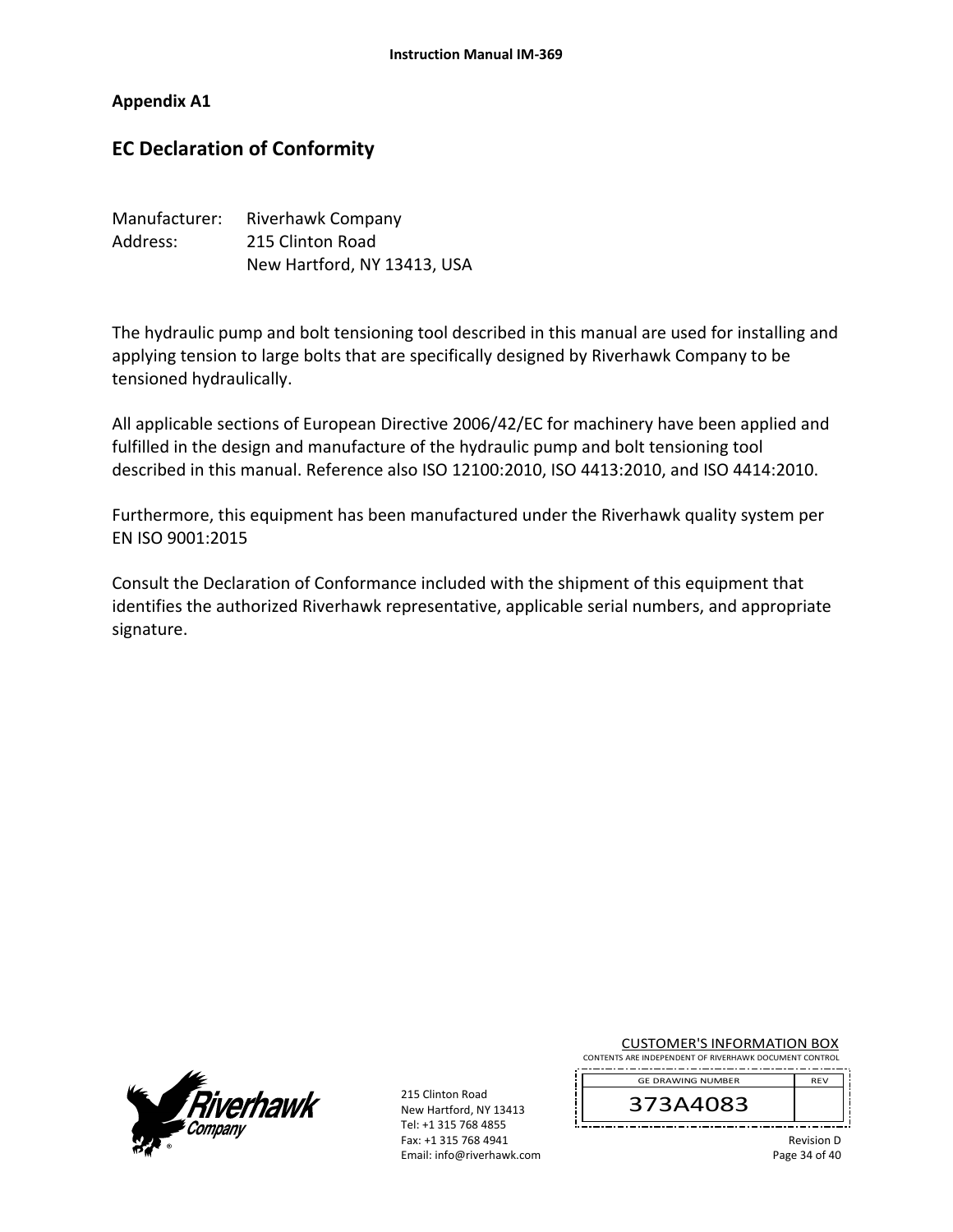#### **Appendix A2**

# **UKCA Declaration of Conformity**

| Manufacturer: | <b>Riverhawk Company</b>    |
|---------------|-----------------------------|
| Address:      | 215 Clinton Road            |
|               | New Hartford, NY 13413, USA |

The hydraulic pump and bolt tensioning tool described in this manual are used for installing and applying tension to large bolts that are specifically designed by Riverhawk Company to be tensioned hydraulically.

All applicable sections of Supply of Machinery (Safety) 2008 have been applied and fulfilled in the design and manufacture of the hydraulic pump and bolt tensioning tool described in this manual. Reference also ISO 12100:2010, ISO 4413:2010, and ISO 4414:2010.

Furthermore, this equipment has been manufactured under the Riverhawk quality system per EN ISO 9001:2015

Consult the Declaration of Conformance included with the shipment of this equipment that identifies the authorized Riverhawk representative, applicable serial numbers, and appropriate signature.



215 Clinton Road New Hartford, NY 13413 Tel: +1 315 768 4855 Fax: +1 315 768 4941 Email: info@riverhawk.com

CUSTOMER'S INFORMATION BOX CONTENTS ARE INDEPENDENT OF RIVERHAWK DOCUMENT CONTROL

373A4083 GE DRAWING NUMBER

> Revision D Page 35 of 40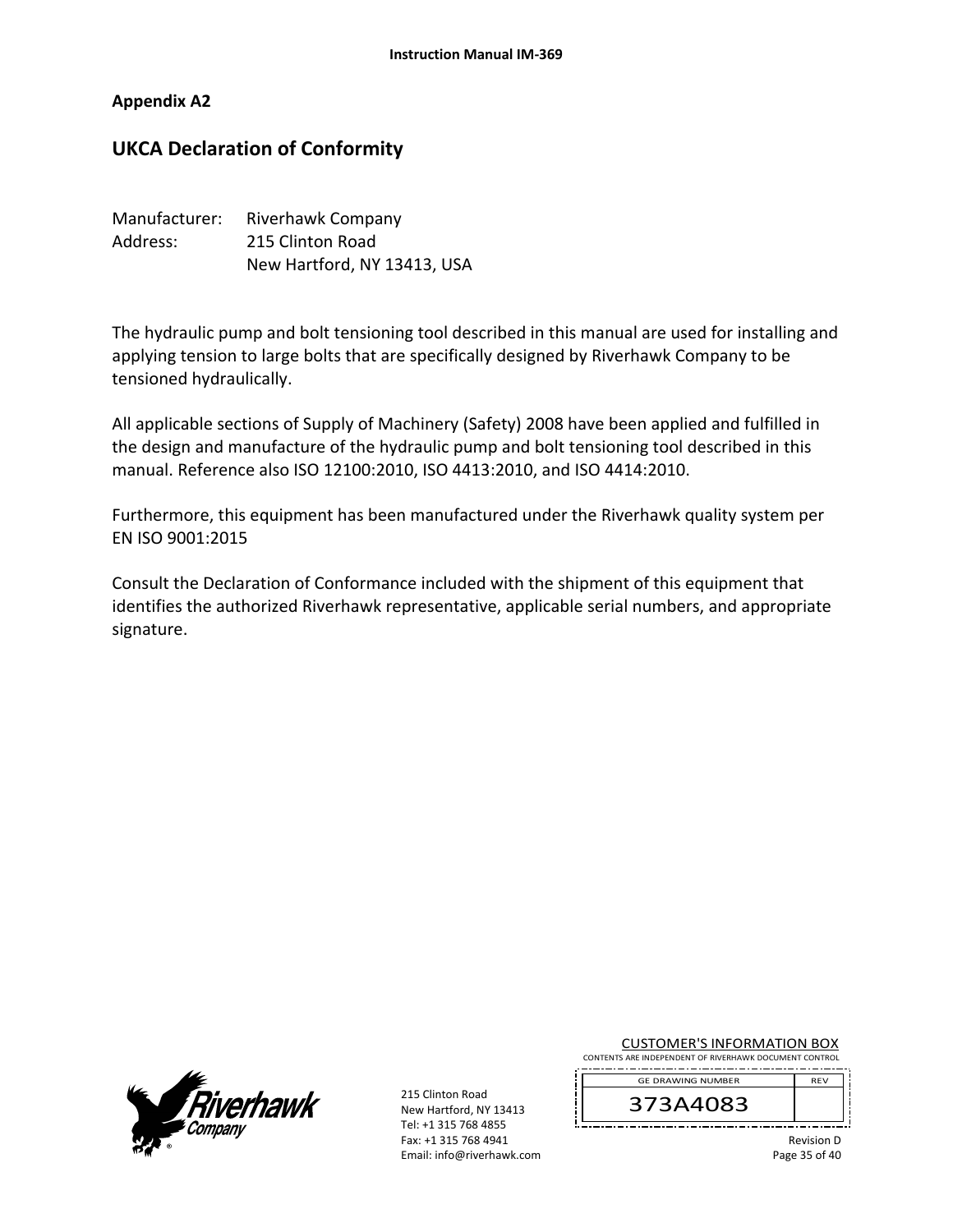

# **Appendix B1 ‐ Hydraulic Fittings**

Riverhawk tensioners use a 1/4" High Pressure port to connect its hydraulic hoses. The hose connector is made from a three piece assembly: a gland nut, a collar, and a 1/4" tube or 1/4" hose end. (See Illustration 1)

To assembly the fitting, slide the gland nut over the 1/4" tube or 1/4" hose end. Turn the collar counter‐ clockwise (**left hand** thread) on to the tube or hose end as shown in Illustration 1.

The collar should be placed .125" (3.2 mm) from the tip of the cone. (See Illustration 2) It may be necessary to adjust this collar with a set of vise‐grip pliers. Be careful to not strip the threads off the tube or hose end.

Slide the gland nut down over the collar. (See Illustration 3) Insert the 1/4" tube or 1/4" hose end into tensioner or hydraulic pump. While firmly holding the tube or hose end to stop it from rotating, turn the gland nut clockwise (**right hand** thread) and torque the gland nut to 25 FT‐LBS (34 N‐m).

# Tips:

- Make sure all parts are clean and free from debris.
- Protect the cone on the end of the  $1/4$ " tube or 1/4" hose end from scratches as this is the sealing surface.
- Replace red plastic caps when finished to protect the threads and cone.



215 Clinton Road New Hartford, NY 13413 Tel: +1 315 768 4855 Fax: +1 315 768 4941 Email: info@riverhawk.com

| CONTENTS ARE INDEPENDENT OF RIVERHAWK DOCUMENT CONTROL |  |  |  |  |
|--------------------------------------------------------|--|--|--|--|
| <b>GE DRAWING NUMBER</b><br><b>RFV</b>                 |  |  |  |  |
| 373A4083                                               |  |  |  |  |

CUSTOMER'S INFORMATION BOX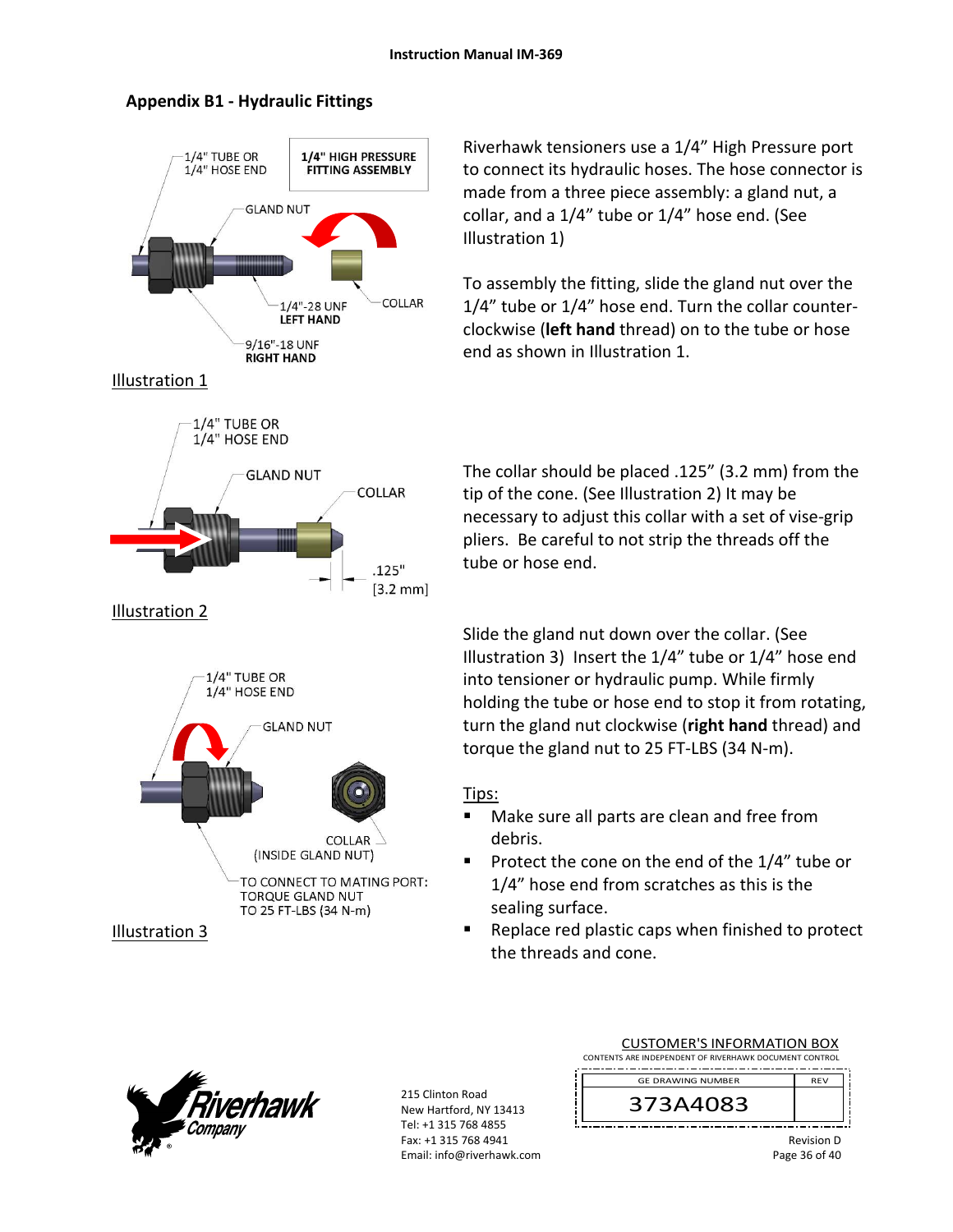#### **Appendix B2 – Puller Screw Release Tape Installation**

Reference: GT‐6516 (GE 373A4080)

#### **Caution**

**Apply a light coat of clean turbine oil or a spray lubricant to the puller screw. This procedure will ease assembly and assure positive mating of the threads before tightening. Do not use "Never Seize" on the conical threads.** 

To use puller screw release tape

‐During tensioner assembly

- 1. Following steps in the tensioner installation manual, before inserting the puller screw into the stud.
- 2. Insert a single puller screw release tape onto the internal thread of the stud leaving approximately 1/8" [3mm] sticking out of the end of the stud. (see picture below)
- 3. Insert puller screw into stud, per instruction manual and continue assembly of the tensioner.

‐After tensioning and removal of tensioner from stud

- 1. Follow appropriate tensioner installation manual for disassembly of the tensioner.
- 2. Once tensioner is removed, clean studs internal thread and puller screw external thread to remove all debris left behind by puller screw release tape using brass power brush (GT‐4253)



**‐Release tape should only be used for stud installation**; puller screw engagement does not require the use of release tape during de‐tensioning of the studs.

‐**Do not substitute for Riverhawk release tape**, contact Riverhawk for support (+1) 315‐768‐ 4855 or www.Riverhawk.com



215 Clinton Road New Hartford, NY 13413 Tel: +1 315 768 4855 Fax: +1 315 768 4941 Email: info@riverhawk.com

|                                                        |  | <b>CUSTOMER'S INFORMATION BOX</b> |  |  |  |
|--------------------------------------------------------|--|-----------------------------------|--|--|--|
| CONTENTS ARE INDEPENDENT OF RIVERHAWK DOCUMENT CONTROL |  |                                   |  |  |  |

REV 373A4083 GE DRAWING NUMBER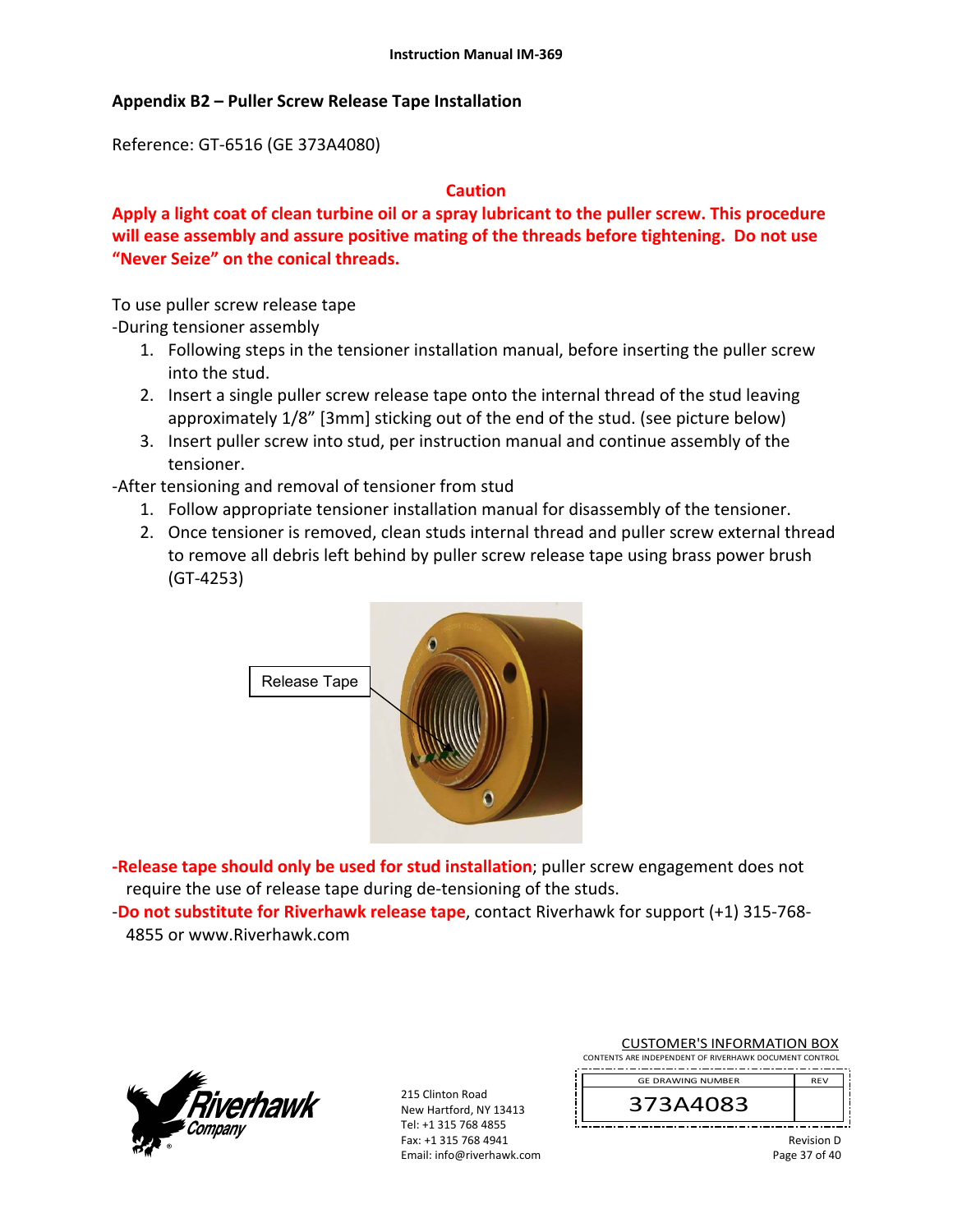#### **Appendix B3 ‐ Hydraulic Tensioner's Burst Disc Replacement**

The hydraulic tensioner's burst disc is a key element in the overall safe use of the hydraulic tensioner.

Each tensioner is shipped from our factory with one burst disc already installed in the tensioner and with another spare disc for field replacement. Extra burst discs are available from Riverhawk for replacement purposes.

To replace a damaged burst disc:

- 1. Remove the hydraulic port's dispersion nut, compression ring, and damaged burst disc.
- 2. Discard the damaged burst disc.
- 3. Clean the dispersion nut, compression ring, new burst disc, and the hydraulic port with a solvent to ensure a dirt‐free installation.
- 4. Reassemble new burst disc, compression ring, and dispersion nut into the same hydraulic port.

# **Warning**

**A damaged burst disc must be replaced with a with a burst disc of the same design and pressure rating. Do not substitute a damaged burst disc with a different disc type, a different pressure rating, or a foreign object.**





215 Clinton Road New Hartford, NY 13413 Tel: +1 315 768 4855 Fax: +1 315 768 4941 Email: info@riverhawk.com

|                                                        |  |  | <b>CUSTOMER'S INFORMATION BOX</b> |  |
|--------------------------------------------------------|--|--|-----------------------------------|--|
| CONTENTS ARE INDEPENDENT OF RIVERHAWK DOCUMENT CONTROL |  |  |                                   |  |

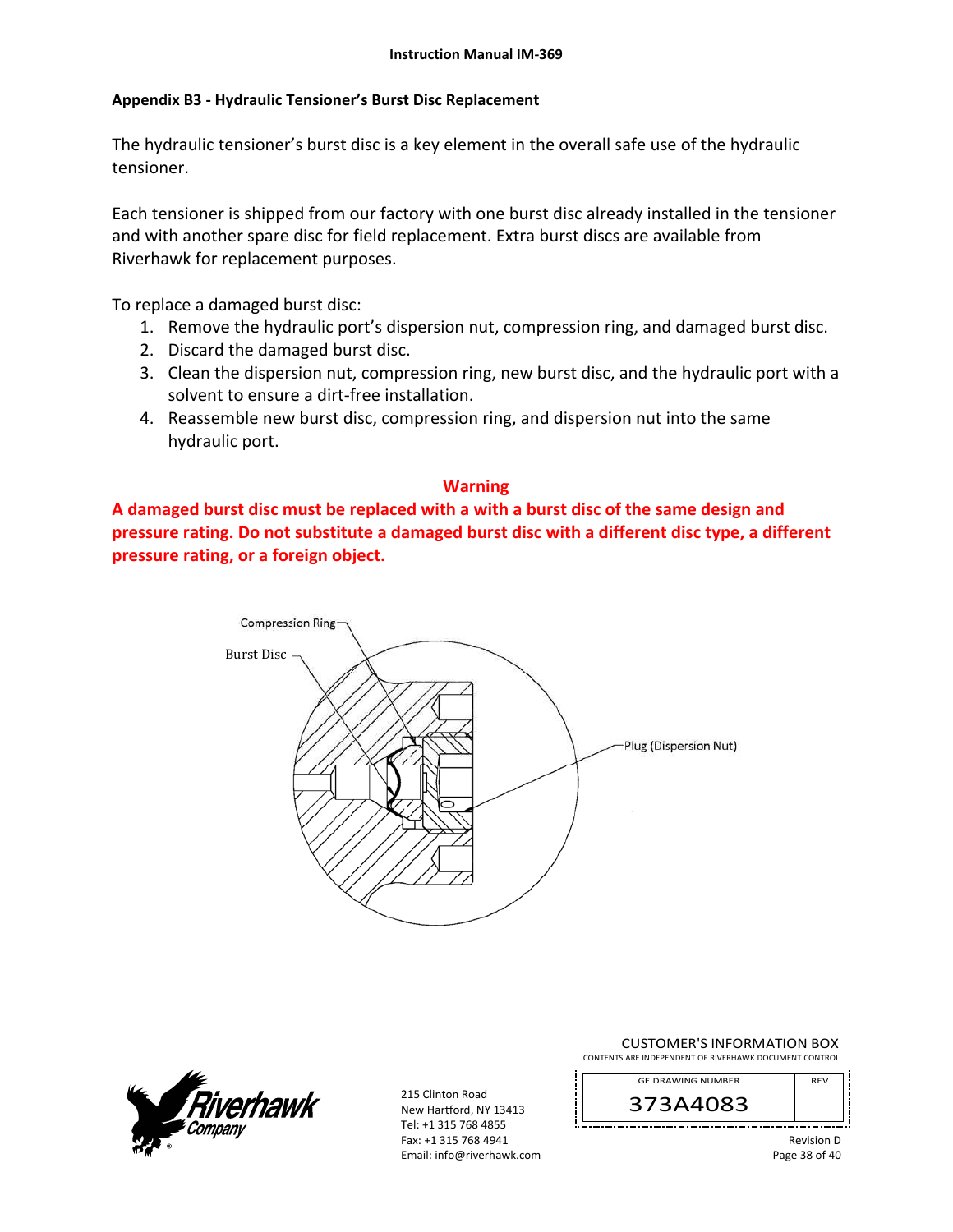# **Appendix C1**

STRETCH RECORD SHEET FOR THE GAS TURBINE TO LOAD COUPLING

TURBINE NUMBER:

DATE:

TECHNICIAN:

SUPERVISOR:

| HOLE NUMBER             | STARTING LENGTH | <b>FINAL LENGTH</b> | <b>FINAL STRETCH</b> |
|-------------------------|-----------------|---------------------|----------------------|
| $\mathbf 1$             |                 |                     |                      |
| $\mathsf g$             |                 |                     |                      |
| $\overline{2}$          |                 |                     |                      |
| $10\,$                  |                 |                     |                      |
| $\mathbf{3}$            |                 |                     |                      |
| $11\,$                  |                 |                     |                      |
| $\overline{\mathbf{4}}$ |                 |                     |                      |
| $12\,$                  |                 |                     |                      |
| 5                       |                 |                     |                      |
| 13                      |                 |                     |                      |
| $\boldsymbol{6}$        |                 |                     |                      |
| 14                      |                 |                     |                      |
| $\overline{7}$          |                 |                     |                      |
| $15\,$                  |                 |                     |                      |
| $\,8\,$                 |                 |                     |                      |
| 16                      |                 |                     |                      |



215 Clinton Road New Hartford, NY 13413 Tel: +1 315 768 4855 Fax: +1 315 768 4941 Email: info@riverhawk.com CUSTOMER'S INFORMATION BOX

CONTENTS ARE INDEPENDENT OF RIVERHAWK DOCUMENT CONTROL

373A4083 GE DRAWING NUMBER

1 16 TOP  $\begin{pmatrix} 1/4 \\ 1 \end{pmatrix}$ **BOLT CIRCLE BOTTOM** 9

> Revision D Page 39 of 40